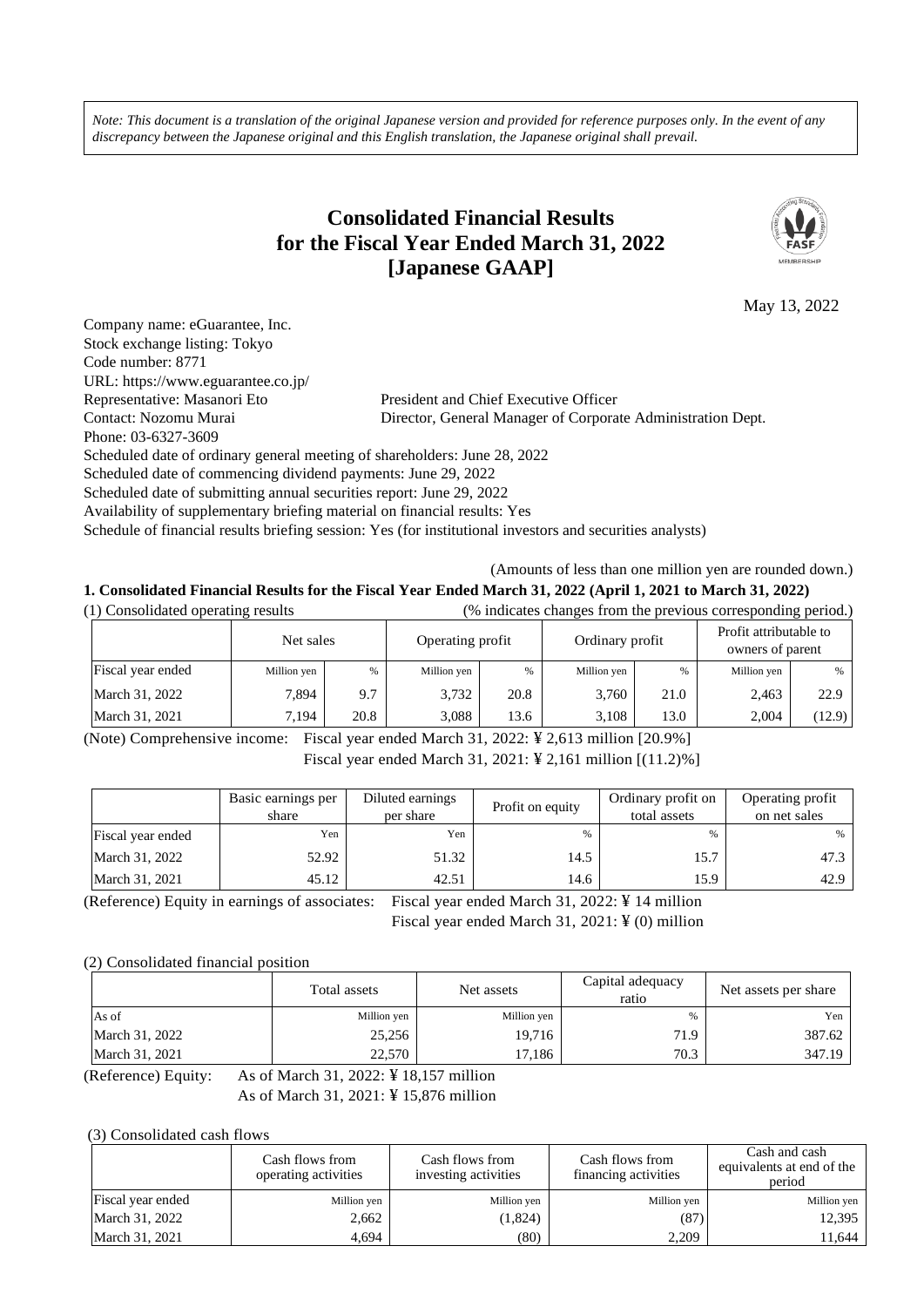## **2. Dividends**

|                                                    |             |             | Annual dividends | Total    | Consolidated | Consolidated |              |               |
|----------------------------------------------------|-------------|-------------|------------------|----------|--------------|--------------|--------------|---------------|
|                                                    | 1st         | 2nd         | 3rd              | Year-end | Total        | dividends    | payout ratio | dividend on   |
|                                                    | quarter-end | quarter-end | quarter-end      |          |              |              |              | net assets    |
|                                                    | Yen         | Yen         | Yen              | Yen      | Yen          | Million yen  | $\%$         | $\frac{0}{0}$ |
| Fiscal year ended<br>March 31, 2021                |             | 0.00        |                  | 22.00    | 22.00        | 1,006        | 48.8         | 7.1           |
| Fiscal year ended<br>March 31, 2022                |             | 0.00        |                  | 26.00    | 26.00        | 1,217        | 49.1         | 7.1           |
| Fiscal year ending<br>March 31, 2023<br>(Forecast) |             | 0.00        |                  | 26.00    | 26.00        |              | 44,3         |               |

## **3. Consolidated Financial Results Forecast for the Fiscal Year Ending March 31, 2023 (April 1, 2022 to March 31, 2023)**

|            |             |      |                  |      |                 |      |                                            |      | (% indicates changes from the previous corresponding period.) |
|------------|-------------|------|------------------|------|-----------------|------|--------------------------------------------|------|---------------------------------------------------------------|
|            | Net sales   |      | Operating profit |      | Ordinary profit |      | Profit attributable to<br>owners of parent |      | Basic earnings<br>per share                                   |
|            | Million yen | %    | Million yen      | %    | Million yen     | $\%$ | Million yen                                | %    | Yen                                                           |
| First half | 4,100       | 6.6  | 1.980            | 9.7  | 2.000           | 10.5 | .300                                       | 10.2 | 27.75                                                         |
| Full year  | 8,800       | 11.5 | 4,150            | 11.2 | 4,200           | 11.7 | 2,750                                      | 11.6 | 58.70                                                         |

#### **\* Notes:**

(1) Changes in significant subsidiaries during the fiscal year ended March 31, 2022 (changes in specified subsidiaries resulting in change in scope of consolidation): Yes New: 1 company (Company name: Credit Guarantee VI)

(2) Changes in accounting policies, changes in accounting estimates and retrospective restatement

1) Changes in accounting policies due to the revision of accounting standards: Yes

2) Changes in accounting policies other than 1) above: No

3) Changes in accounting estimates: No

4) Retrospective restatement: No

#### (3) Total number of issued shares (common shares)

1) Total number of issued shares at the end of the period (including treasury shares):

| March 31, 2022: | 46,845,400 shares |
|-----------------|-------------------|
| March 31, 2021: | 45,729,800 shares |

| 2) Total number of treasury shares at the end of the period: |  |  |
|--------------------------------------------------------------|--|--|
|--------------------------------------------------------------|--|--|

| March 31, 2022: | 1,434 shares   |
|-----------------|----------------|
| March 31, 2021: | $1,414$ shares |

3) Average number of shares during the period: Fiscal year ended March 31, 2022: 46,543,029 shares Fiscal year ended March 31, 2021: 44,415,315 shares

(Reference) Overview of Non-consolidated Financial Results

**1. Non-consolidated Financial Results for the Fiscal Year Ended March 31, 2022 (April 1, 2021 to March 31, 2022)**

(1) Non-consolidated operating results (% indicates changes from the previous corresponding period.) Net sales Deperating profit | Ordinary profit | Profit Fiscal year ended Million yen | % | Million yen | % | Million yen | % | Million yen | % | Million yen | % March 31, 2022 | 8,171 | 5.1 | 3,257 | 21.1 | 3,580 | 21.7 | 2,461 | 22.6 March 31, 2021 | 7,776 | 27.5 | 2,689 | 14.4 | 2,941 | 12.9 | 2,008 | (12.7)

|                   | Basic earnings<br>per share | Diluted earnings per<br>share |  |
|-------------------|-----------------------------|-------------------------------|--|
| Fiscal year ended | Yen                         | Yen                           |  |
| March 31, 2022    | 52.89                       | 51.28                         |  |
| March 31, 2021    | 45.22                       | 42.60                         |  |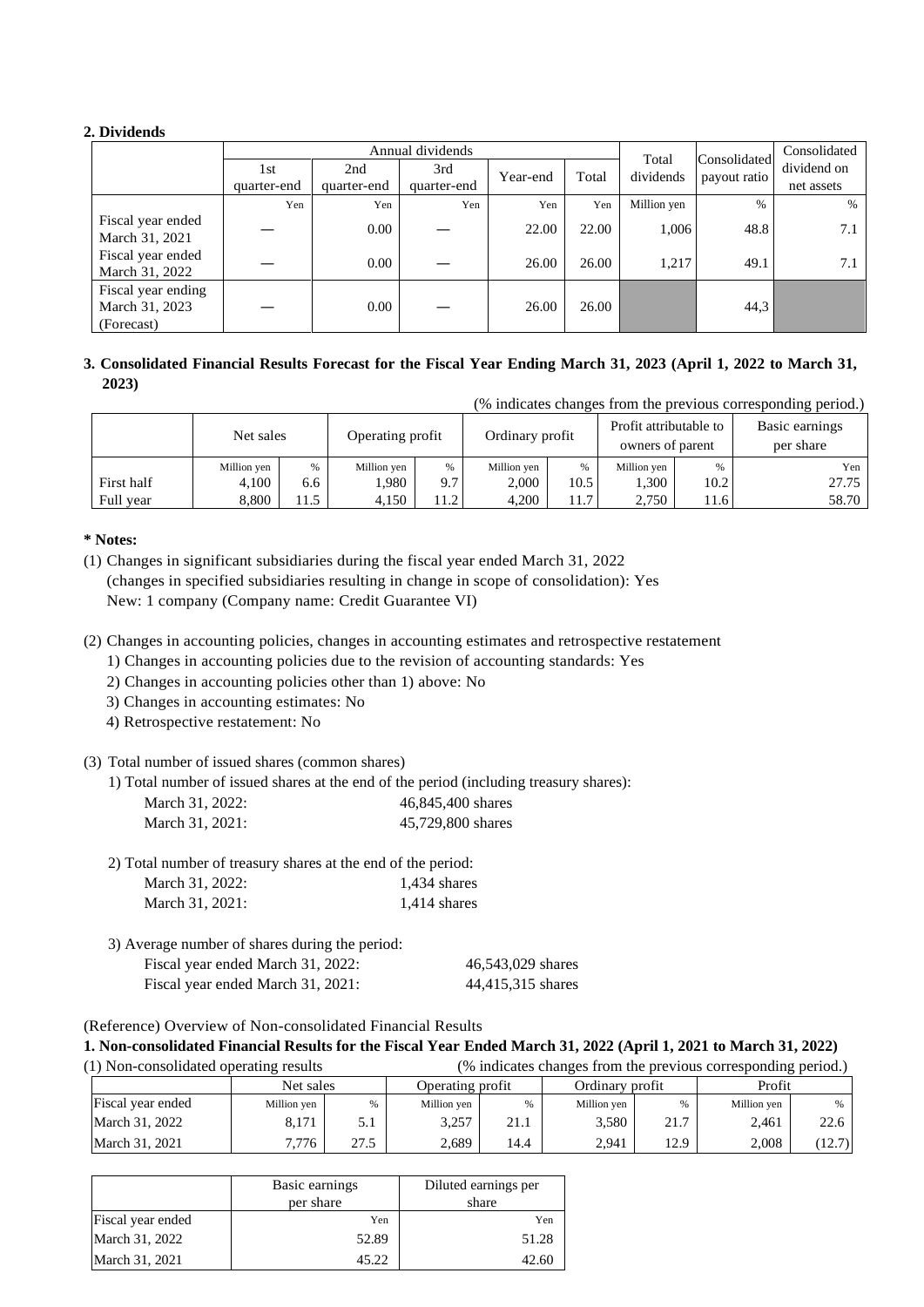#### (2) Non-consolidated financial position

|                | Total assets | Net assets  | Capital adequacy ratio | Net assets per share |
|----------------|--------------|-------------|------------------------|----------------------|
| As of:         | Million yen  | Million yen | 0/2                    | Yen                  |
| March 31, 2022 | 23,852       | 18,328      | 76.2                   | 387.95               |
| March 31, 2021 | 21,517       | 16.041      | 73.9                   | 347.56               |

(Reference) Equity: As of March 31, 2022: ¥ 18,173 million

As of March 31, 2021: ¥ 15,893 million

#### **2. Non-consolidated Financial Results Forecast for the Fiscal Year Ending March 31, 2023 (April 1, 2022 to March 31, 2023)**

| (% indicates changes from the previous corresponding period.) |             |      |             |                           |             |      |                          |
|---------------------------------------------------------------|-------------|------|-------------|---------------------------|-------------|------|--------------------------|
|                                                               | Net sales   |      |             | Profit<br>Ordinary profit |             |      | Basic earnings per share |
|                                                               | Million yen | %    | Million yen |                           | Million yen | $\%$ | Yen                      |
| First half                                                    | 4.300       | 7.9  | 2.000       | 17.3                      | 1.300       | 10.9 | 27.75                    |
| Full vear                                                     | 9.100       | 11.4 | 4.150       | 15.9                      | 2,750       |      | 58.70                    |

\*These financial results are outside the scope of audits by certified public accountants or audit firms.

\*Guidance on the appropriate use of financial results forecasts and other special notes

#### **Notes on forward-looking statements**

Financial results forecasts and other forward-looking statements in this document are based on information currently available to the Company and certain assumptions deemed reasonable, and the Company does not guarantee their achievement. Actual performance and other results may be significantly different from the forecasts due to various factors. For details on the assumptions for financial results forecasts and notes on the use of financial results forecasts, etc., refer to "1. Overview of Operating Results, (4) Future Outlook" on page 3 of the attachment.

#### **Disclosure of supplementary briefing material on financial results**

Supplementary briefing material on financial results will be posted on the Company's website. The Company also plans to hold a briefing session for institutional investors and securities analysts on Friday, May 13, 2022.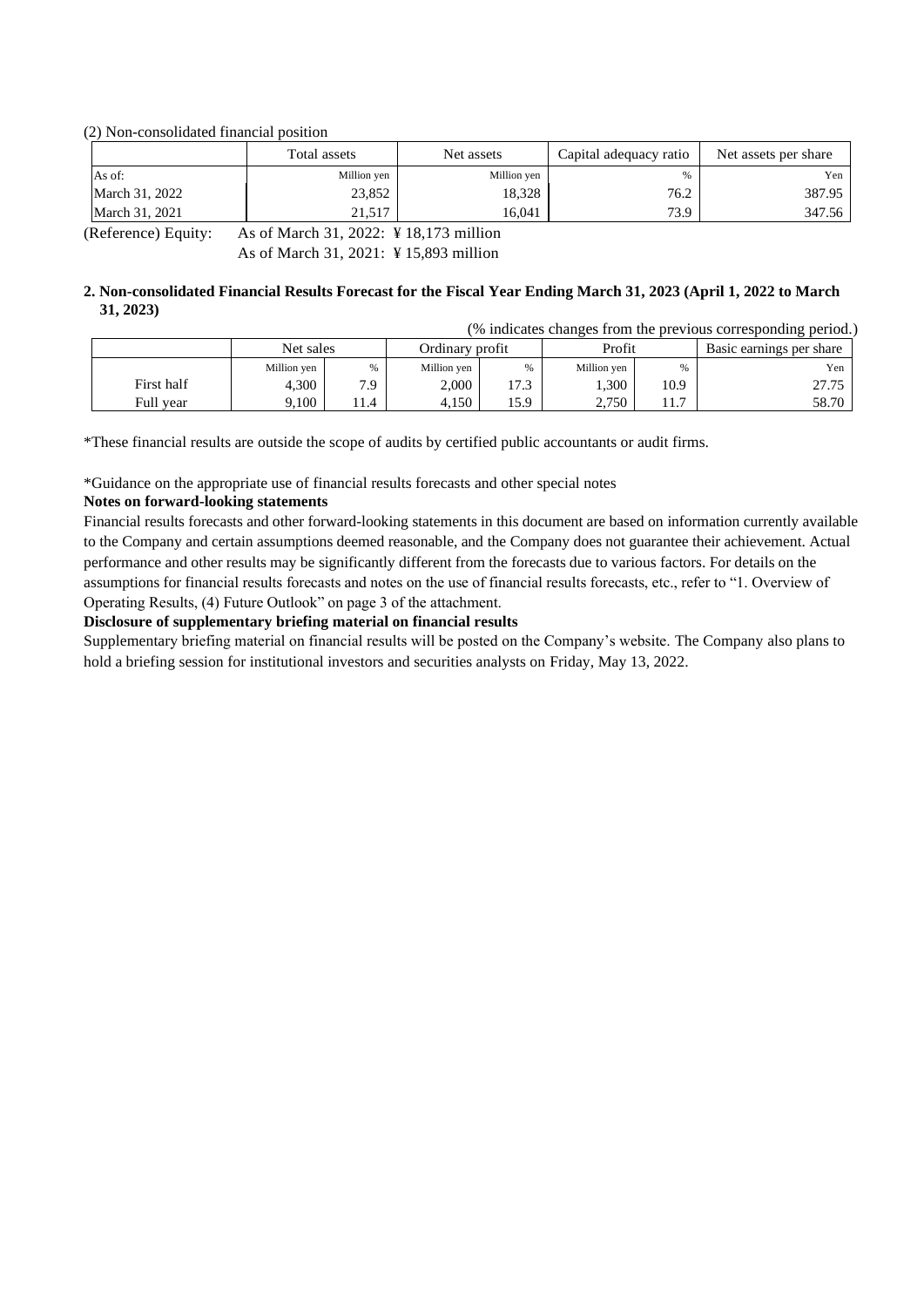| (Important Matters Forming the Basis for Preparing Consolidated Financial Statements)11 |
|-----------------------------------------------------------------------------------------|
|                                                                                         |
|                                                                                         |
|                                                                                         |
|                                                                                         |
|                                                                                         |
|                                                                                         |
|                                                                                         |
|                                                                                         |
|                                                                                         |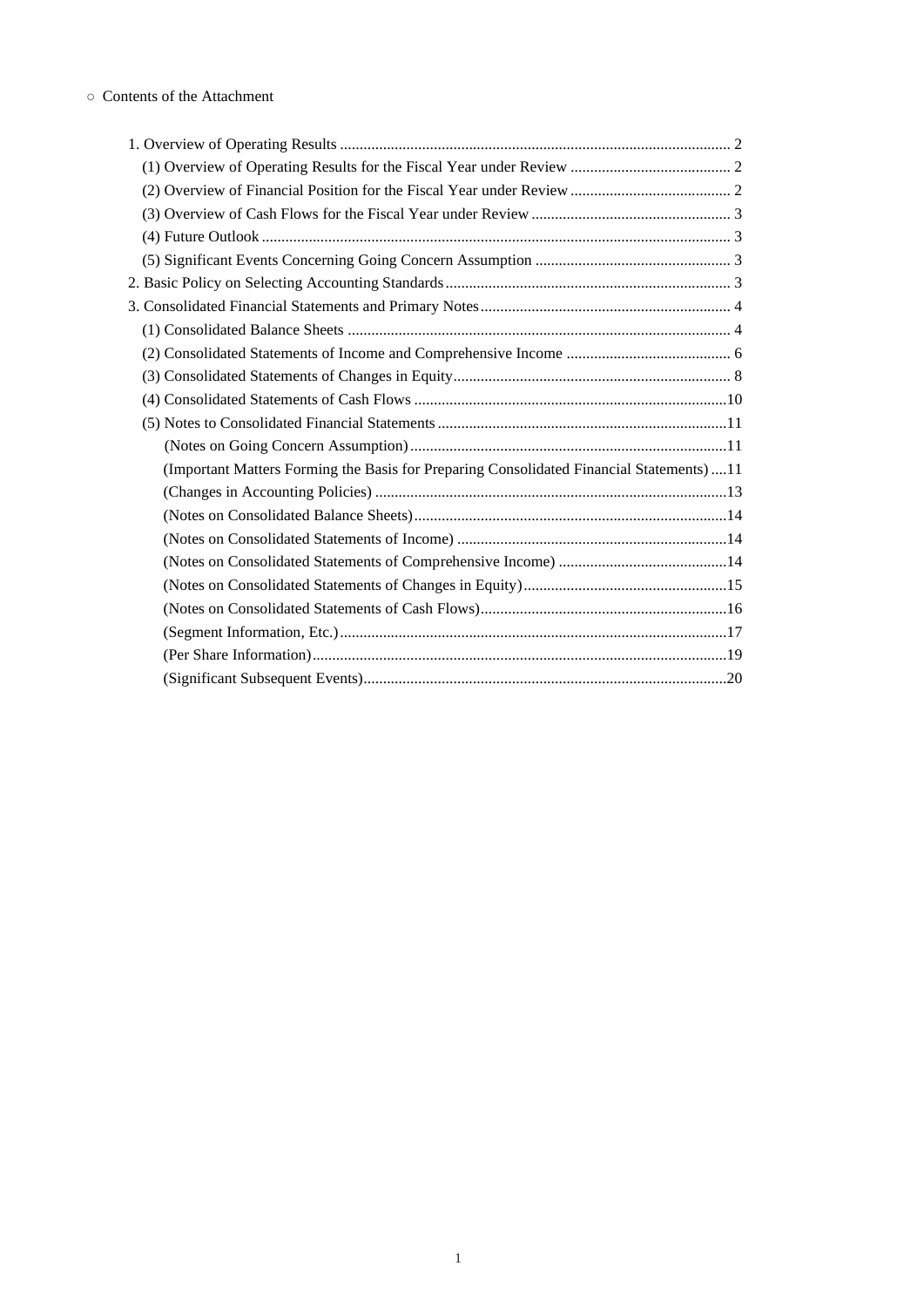#### 1. Overview of Operating Results

(1) Overview of Operating Results for the Fiscal Year under Review

The Japanese economy in the fiscal year under review has shown signs of recovery amidst the gradual easing of the tough situation due to the COVID-19 infection. The recovery trend is expected to continue, supported by the effects of various policies and improvement in overseas economies while all possible measures are being taken against infectious diseases and economic and social activities move toward normalization. However, the future remains uncertain due mainly to the situation in Ukraine, rising prices of raw materials, and supply side constraints.

As for the environment surrounding eGuarantee, Inc. (the "Company") and its subsidiaries (collectively, the "Group"), the number of corporate bankruptcies decreased by 19.1% year on year to 5,916 cases in the fiscal year under review (source: TEIKOKU DATABANK, Ltd.), and it is believed that various benefits and institutional loans that are substantially interest-free and unsecured were successful in curbing the number of corporate bankruptcies. However, a lack of prospects for business improvement due to the prolonged stagnation of economic activities is expected to increase the number of companies going bankrupt, and the close monitoring of the trend of bankruptcies is needed to be continued accordingly.

Amid such an environment, credit risk guarantee services continued to show robust results. The number of new contracts increased by developing new products and offering them promptly to meet customers' growing needs due to the impact of the COVID-19 infection and other factors in the midst of restricted sales activities caused by the repeated declaration of a state of emergency. Also, in corporate transactions, the Company began offering "eG Pay" and "eG Collect" digital transformation-focused buy-now-pay-later (BNPL) services in which deferred settlement and invoicing, payment management, collections, and other clerical operations can be outsourced to the Group. The Group will continue to enhance its digital transformation-focused services and settlement services by using its strength of being able to make credit decisions in real time based on big data regarding business-to-business transactions.

As a result, at the end of the fiscal year under review, due to increased underwriting of large balance deals with low risk, guarantee obligations amounted to 831.5 billion yen (up 30.5% year on year), guarantee liabilities were 582.2 billion yen (up 20.7% year on year), and net sales were 7,894,566 thousand yen (up 9.7% year on year), while operating profit was 3,732,175 thousand yen (up 20.8% year on year), ordinary profit was 3,760,382 thousand yen (up 21.0% year on year), and profit attributable to owners of parent was 2,463,201 thousand yen (up 22.9% year on year).

Financial results by service are as follows:

- ・Guarantee services for commercial companies
	- Net sales for these services amounted to 7,711,250 thousand yen (up 10.4% year on year).
- Note that this amount includes other revenues.
- ・Guarantee services for financial institutions
- Net sales for these services amounted to 183,316 thousand yen (down 11.7% year on year).

(2) Overview of Financial Position for the Fiscal Year under Review

#### Assets

Total assets at the end of the fiscal year under review increased by 11.9% from the end of the previous fiscal year to 25,256,073 thousand yen.

Current assets increased by 15.3% from the end of the previous fiscal year to 19,695,557 thousand yen. This is mainly due to an increase in cash and deposits of 1,238,763 thousand yen.

Non-current assets increased by 1.4% from the end of the previous fiscal year to 5,560,516 thousand yen. This is mainly due to an increase in investments in other securities of subsidiaries and associates of 14,422 thousand yen. Liabilities

Total liabilities increased by 2.9% from the end of the previous fiscal year to 5,539,115 thousand yen.

Current liabilities increased by 2.9% from the end of the previous fiscal year to 5,423,832 thousand yen. This is mainly due to an increase in advances received of 212,299 thousand yen.

Non-current liabilities was 115,282 thousand yen, the same amount as at the end of the previous fiscal year. Net assets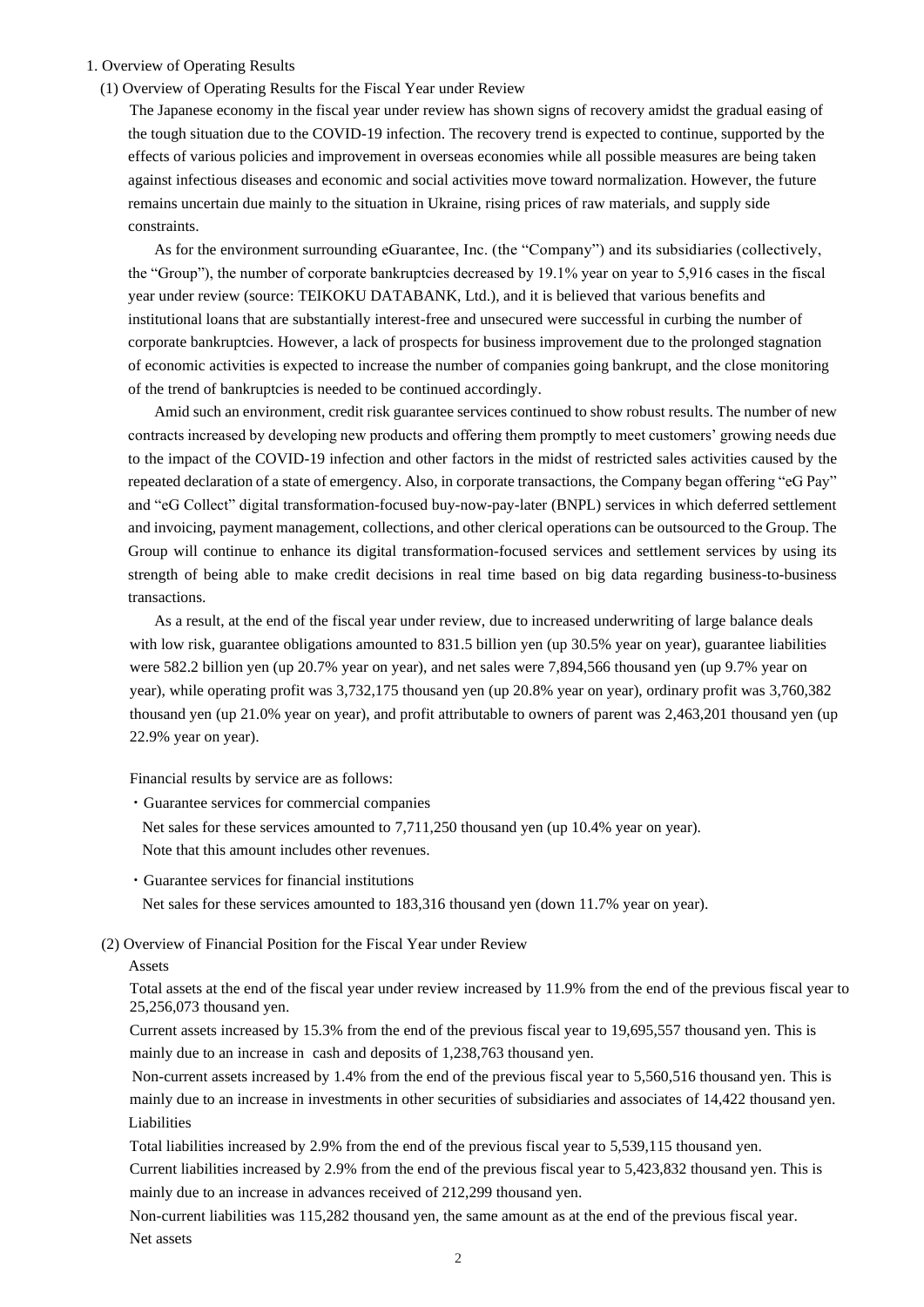Total net assets increased by 14.7% from the end of the previous fiscal year to 19,716,958 thousand yen. This is mainly due to an increase in share capital and capital surplus of 412,057 thousand yen, respectively.

#### (3) Overview of Cash Flows for the Fiscal Year under Review

Cash and cash equivalents ("funds") at the end of the fiscal year under review increased by 750,619 thousand yen from the end of the previous fiscal year to 12,395,011 thousand yen.

The status of cash flows in the fiscal year under review and the factors responsible for those results are as follows:

Cash flows from operating activities

Funds provided by operating activities amounted to 2,662,585 thousand yen (4,694,093 thousand yen provided in the previous fiscal year). The major cause of this increase is the recording of profit before income taxes of 3,749,958 thousand yen.

Cash flows from investing activities

Funds used in investing activities amounted to 1,824,431 thousand yen (80,167 thousand yen used in the previous fiscal year). The major cause of this decrease is purchase of investment securities of 1,200,000 thousand yen. Cash flows from financing activities

Funds used in financing activities amounted to 87,535 thousand yen (2,209,591 thousand yen provided in the previous fiscal year). The major cause of this decrease is dividends paid of 1,005,961 thousand yen.

| As of                                              | March 31, 2018 | March 31, 2019 | March 31, 2020 | March 31, 2021 | March 31, 2022 |
|----------------------------------------------------|----------------|----------------|----------------|----------------|----------------|
| Capital adequacy ratio (%)                         | 58.0           | 59.7           | 70.3           | 70.3           | 71.9           |
| Capital adequacy ratio at<br>fair value $(\%)$     | 317.7          | 285.9          | 408.7          | 422.8          | 380.4          |
| Interest-bearing debt to<br>cash flow ratio $(\%)$ |                |                |                |                |                |
| Interest coverage ratio (%)                        |                |                |                |                |                |

(Reference) Trends in cash flow indicators

Capital adequacy ratio: Equity/Total assets

Capital adequacy ratio at fair value: Market capitalization/Total assets

Interest-bearing debt to cash flow ratio: Interest-bearing debt/Cash flows

Interest coverage ratio: Cash flows/Interest paid

Note: 1. Calculated on a consolidated basis.

2. Cash flows refer to operating cash flows.

3. Interest-bearing debt covers all liabilities on the consolidated balance sheets for which interest is paid.

(4) Future Outlook

The Monthly Economic Report of the Cabinet Office announced in March states that "the Japanese economy continues to show movements of picking up, although some weaknesses are seen as a severe situation due to the Novel Coronavirus remains." Amidst a sense of unpredictability due in part to the situation in Ukraine, however, the economic environment continues to be uncertain, with the risk of rising raw materials prices, supply side constraints, and other factors sending domestic and overseas economies into decline.

Upon a firm understanding of such circumstances, the Company will develop risk management that continues to make prudent risk judgments while paying close attention to bankruptcy trends and changes in the economic environment. The Company aims to promote the use of guarantee services in corporate activities by providing services that meet customers' growing needs at a reasonable price and in a timely manner.

(5) Significant Events Concerning Going Concern Assumption

Not applicable.

2. Basic Policy on Selecting Accounting Standards

The Group will prepare its consolidated financial statements in accordance with Japanese standards for the time being, taking into account the comparability of the consolidated financial statements with other periods and the fact that the Company has little need for funding from overseas markets.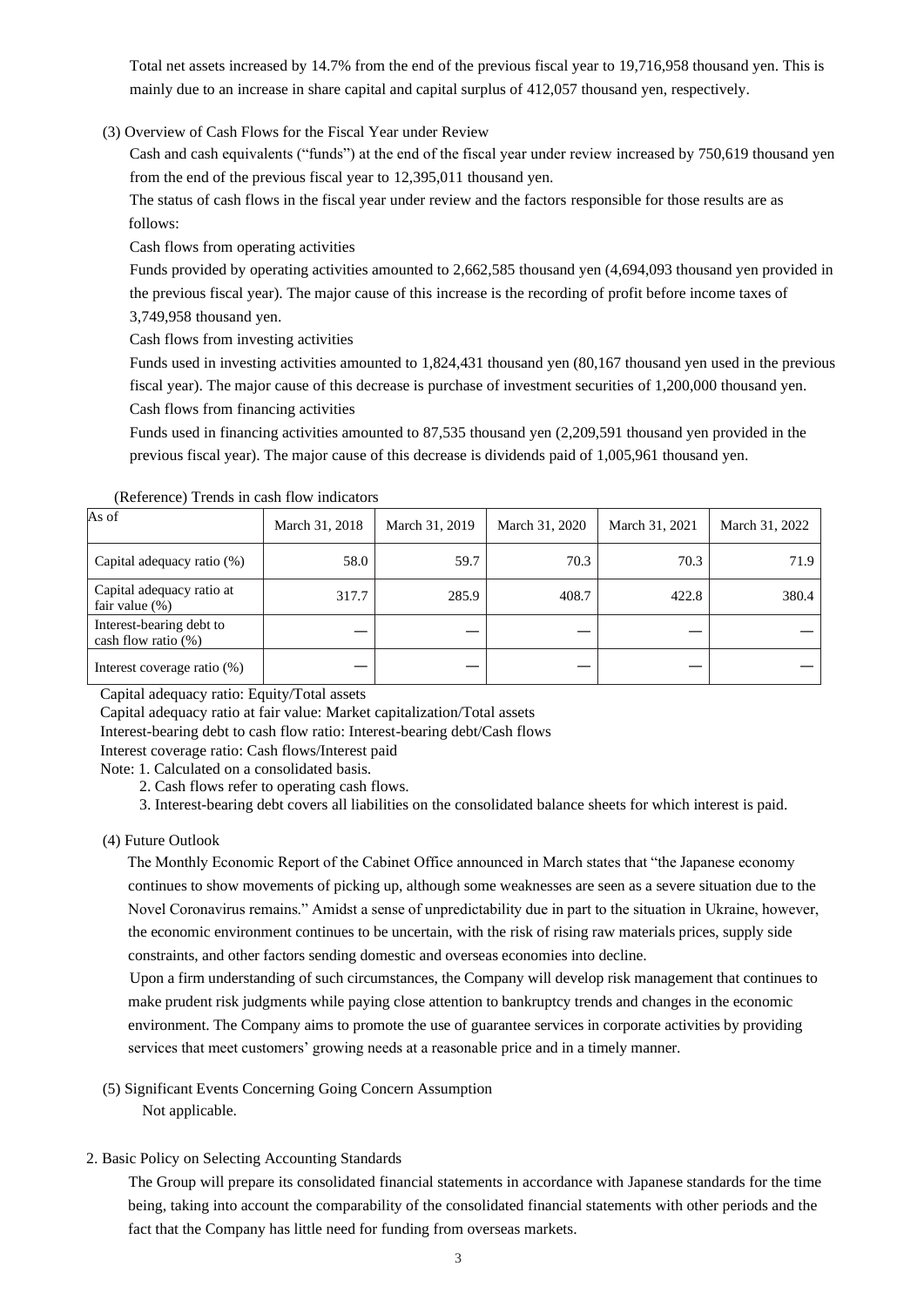(1) Consolidated Balance Sheets

As of March 31, 2022

| Assets                                                            |                 |                 |
|-------------------------------------------------------------------|-----------------|-----------------|
| Current assets                                                    |                 |                 |
| Cash and deposits                                                 | 16,056,248      | 17,295,011      |
| Accounts receivable - trade                                       | 65,437          | 75,267          |
| <b>Securities</b>                                                 |                 | 1,200,000       |
| Prepaid expenses                                                  | 793,539<br>$*1$ | 974,048<br>$*1$ |
| Accounts receivable - other                                       | 63,981          | 31,680          |
| Other                                                             | 106,609         | 119,548         |
| Total current assets                                              | 17,085,816      | 19,695,557      |
| Non-current assets                                                |                 |                 |
| Property, plant and equipment                                     |                 |                 |
| Buildings and structures                                          | 881,721         | 884,111         |
| Accumulated depreciation                                          | (139, 674)      | (161, 583)      |
| Buildings and structures, net                                     | 742,046         | 722,527         |
| Machinery, equipment and vehicles                                 | 1,247           | 1,247           |
| Accumulated depreciation                                          | (1,078)         | (1,247)         |
| Machinery, equipment and vehicles, net                            | 168             | $\overline{0}$  |
| Tools, furniture and fixtures                                     | 183,469         | 214,960         |
| Accumulated depreciation                                          | (131, 684)      | (148, 045)      |
| Tools, furniture and fixtures, net                                | 51,784          | 66,915          |
| Land                                                              | 591,944         | 591,944         |
| Total property, plant and equipment                               | 1,385,945       | 1,381,386       |
| Intangible assets                                                 |                 |                 |
| Software                                                          | 110,985         | 124,853         |
| Other                                                             | 193             | 173             |
| Total intangible assets                                           | 111,178         | 125,027         |
| Investments and other assets                                      |                 |                 |
| Investment securities                                             | 3,426,737       | 3,426,737       |
| Investments in other securities of subsidiaries<br>and associates | 115,649<br>$*2$ | 130,071<br>$*2$ |
| Long-term prepaid expenses                                        | 117             | 59              |
| Leasehold and guarantee deposits                                  | 211,197         | 219,050         |
| Deferred tax assets                                               | 233,829         | 257,533         |
| Other                                                             |                 | 20,650          |
| Total investments and other assets                                | 3,987,531       | 4,054,102       |
| Total non-current assets                                          | 5,484,655       | 5,560,516       |
| Total assets                                                      | 22,570,471      | 25,256,073      |

As of March 31, 2021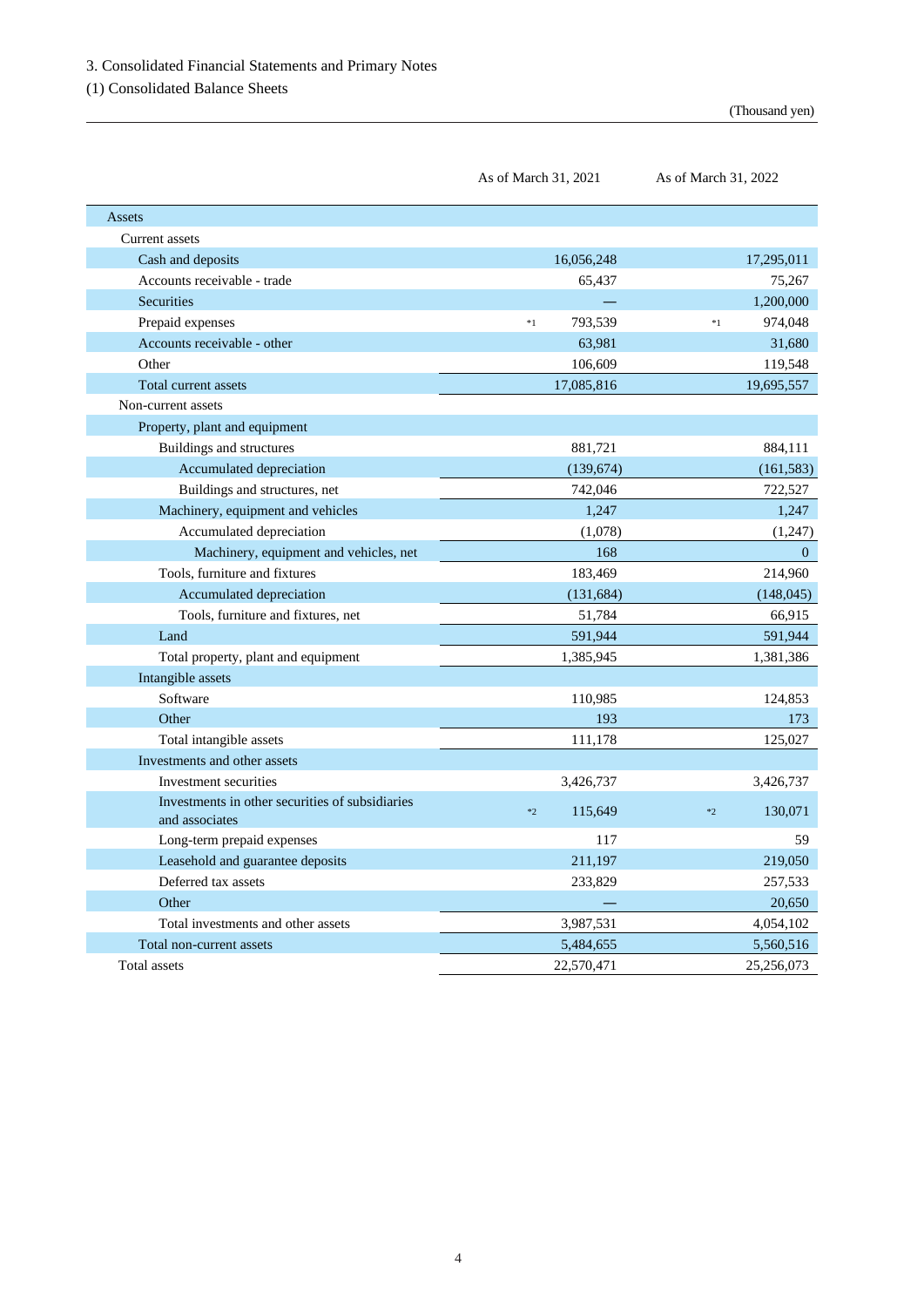|                                    | As of March 31, 2021 | As of March 31, 2022 |
|------------------------------------|----------------------|----------------------|
| Liabilities                        |                      |                      |
| <b>Current liabilities</b>         |                      |                      |
| Accounts payable - trade           | 9,932                | 11,253               |
| Income taxes payable               | 934,750              | 699,475              |
| Advances received                  | 3,664,750<br>$*3$    | 3,877,049<br>$*3$    |
| Provision for settlement           | 342,711              | 433,856              |
| Provision for bonuses              | 150,000              | 200,000              |
| Deposits received                  | 31,943               | 32,587               |
| Other                              | 135,021              | 169,610              |
| Total current liabilities          | 5,269,109            | 5,423,832            |
| Non-current liabilities            |                      |                      |
| Long-term accounts payable - other | 115,282              | 115,282              |
| Total non-current liabilities      | 115,282              | 115,282              |
| <b>Total liabilities</b>           | 5,384,392            | 5,539,115            |
| Net assets                         |                      |                      |
| Shareholders' equity               |                      |                      |
| Share capital                      | 3,097,652            | 3,509,710            |
| Capital surplus                    | 2,507,652            | 2,919,710            |
| Retained earnings                  | 10,272,144           | 11,729,322           |
| Treasury shares                    | (824)                | (877)                |
| Total shareholders' equity         | 15,876,626           | 18,157,864           |
| Share acquisition rights           | 147,996              | 155,261              |
| Non-controlling interests          | 1,161,456            | 1,403,831            |
| Total net assets                   | 17,186,079           | 19,716,958           |
| Total liabilities and net assets   | 22,570,471           | 25,256,073           |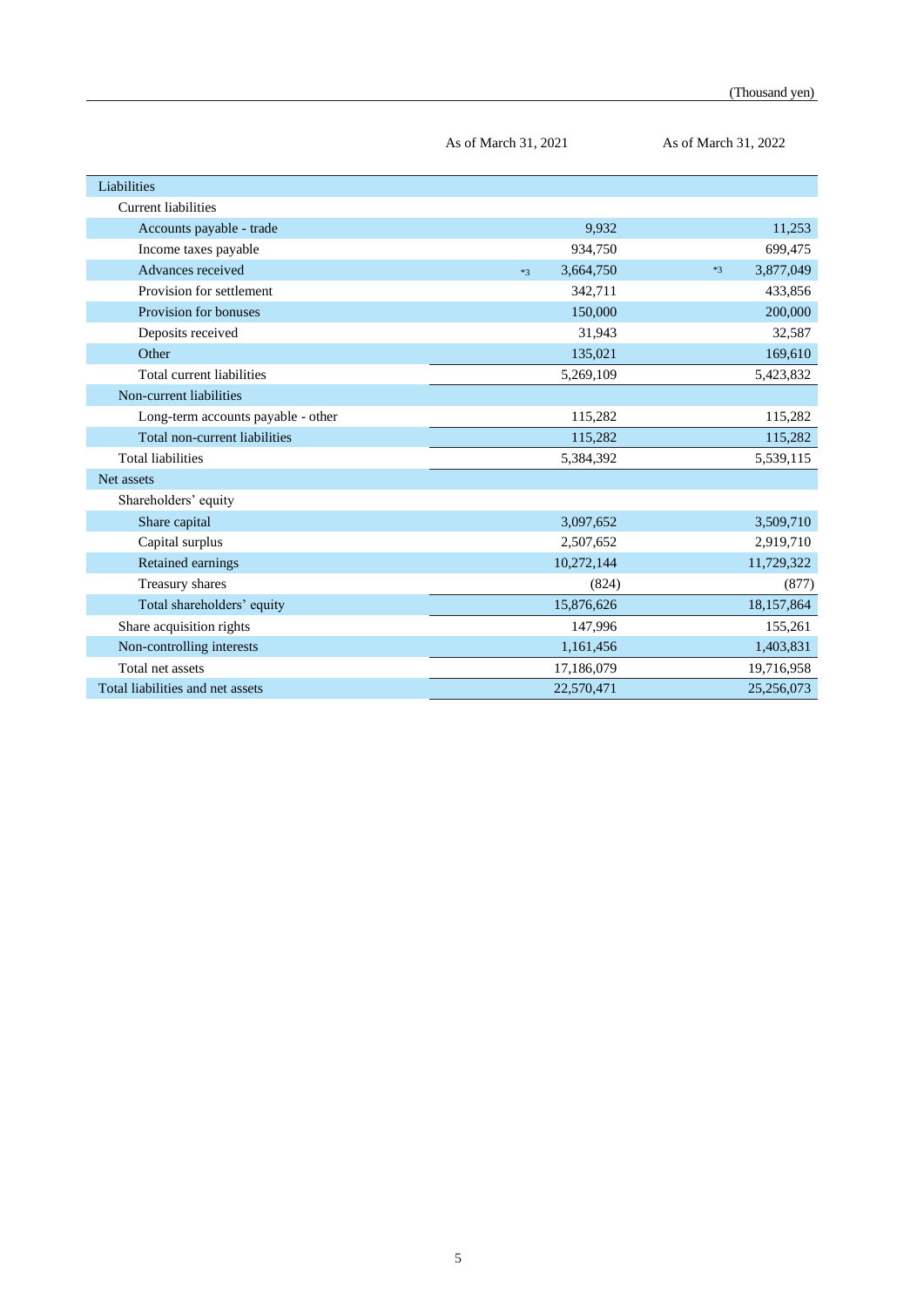# (2) Consolidated Statements of Income and Comprehensive Income

Consolidated Statements of Income

|                                                                  |                                             | (Thousand yen)                              |
|------------------------------------------------------------------|---------------------------------------------|---------------------------------------------|
|                                                                  | For the fiscal year ended<br>March 31, 2021 | For the fiscal year ended<br>March 31, 2022 |
| Net sales                                                        | 7,194,885                                   | 7,894,566                                   |
| Cost of sales                                                    | 1,816,178                                   | 1,670,286                                   |
| Gross profit                                                     | 5,378,706                                   | 6,224,280                                   |
| Selling, general and administrative expenses                     | 2,289,859<br>$\ast$                         | $\ast$<br>2,492,104                         |
| Operating profit                                                 | 3,088,846                                   | 3,732,175                                   |
| Non-operating income                                             |                                             |                                             |
| Interest income                                                  | 17,648                                      | 13,452                                      |
| Share of profit of entities accounted for using equity<br>method |                                             | 14,422                                      |
| Other                                                            | 2,875                                       | 1,371                                       |
| Total non-operating income                                       | 20,524                                      | 29,246                                      |
| Non-operating expenses                                           |                                             |                                             |
| Share of loss of entities accounted for using equity<br>method   | 571                                         |                                             |
| Miscellaneous losses                                             | 6                                           | 1,039                                       |
| Total non-operating expenses                                     | 577                                         | 1.039                                       |
| Ordinary profit                                                  | 3,108,793                                   | 3,760,382                                   |
| <b>Extraordinary losses</b>                                      |                                             |                                             |
| Loss on retirement of non-current assets                         | 308                                         | 10,424                                      |
| Loss on valuation of investment securities                       | 28,512                                      |                                             |
| Total extraordinary losses                                       | 28,821                                      | 10.424                                      |
| Profit before income taxes                                       | 3,079,971                                   | 3,749,958                                   |
| Income taxes - current                                           | 1,000,596                                   | 1,160,352                                   |
| Income taxes - deferred                                          | (82, 542)                                   | (23,703)                                    |
| Total income taxes                                               | 918,054                                     | 1,136,648                                   |
| Profit                                                           | 2,161,917                                   | 2,613,309                                   |
| Profit attributable to non-controlling interests                 | 157,822                                     | 150,107                                     |
| Profit attributable to owners of parent                          | 2,004,095                                   | 2,463,201                                   |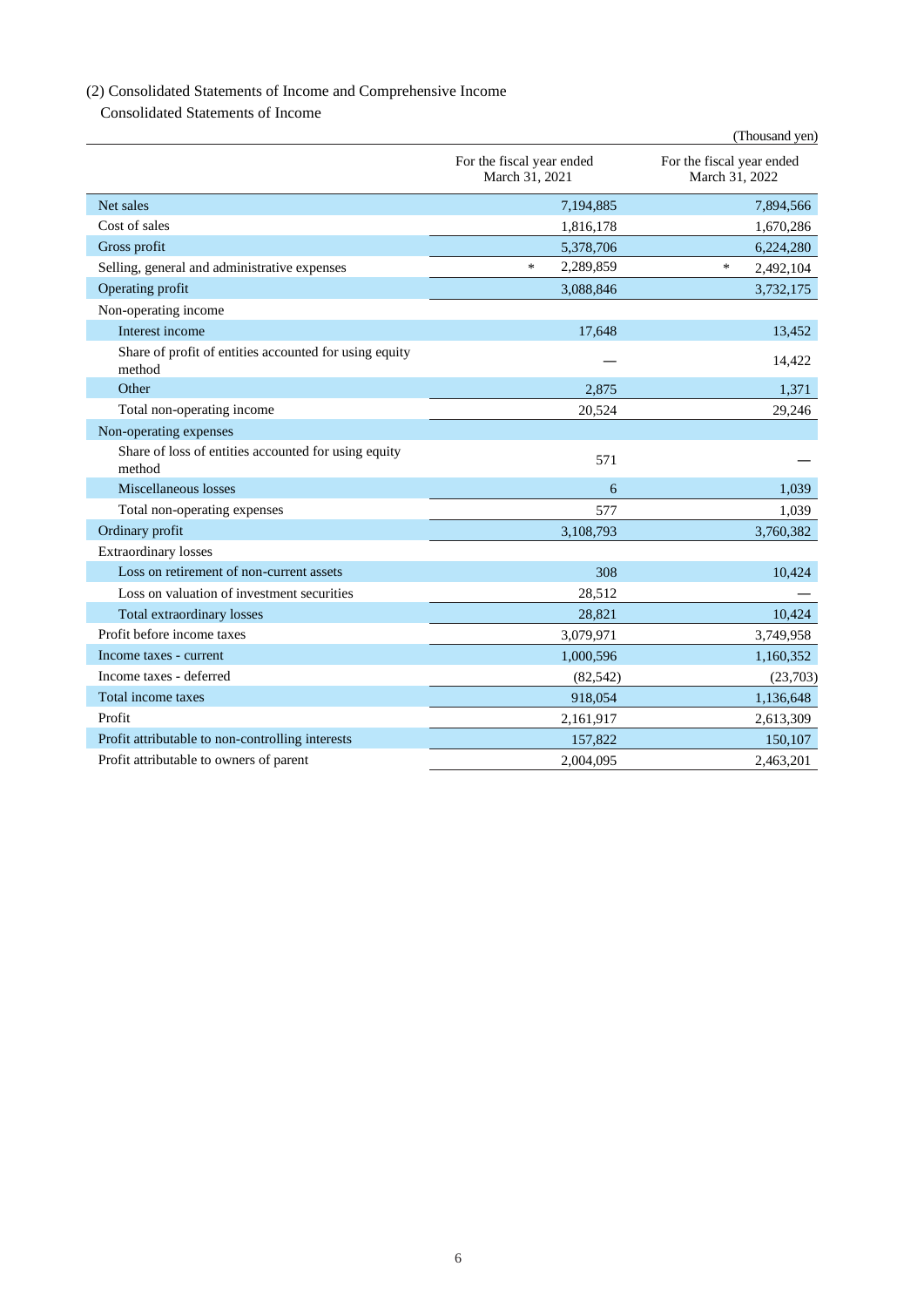## Consolidated Statements of Comprehensive Income

|                                                                   |                                             | (Thousand yen)                              |
|-------------------------------------------------------------------|---------------------------------------------|---------------------------------------------|
|                                                                   | For the fiscal year ended<br>March 31, 2021 | For the fiscal year ended<br>March 31, 2022 |
| Profit                                                            | 2,161,917                                   | 2,613,309                                   |
| Comprehensive income                                              | 2,161,917                                   | 2,613,309                                   |
| Comprehensive income attributable to                              |                                             |                                             |
| Comprehensive income attributable to<br>owners of parent          | 2,004,095                                   | 2,463,201                                   |
| Comprehensive income attributable to<br>non-controlling interests | 157,822                                     | 150,107                                     |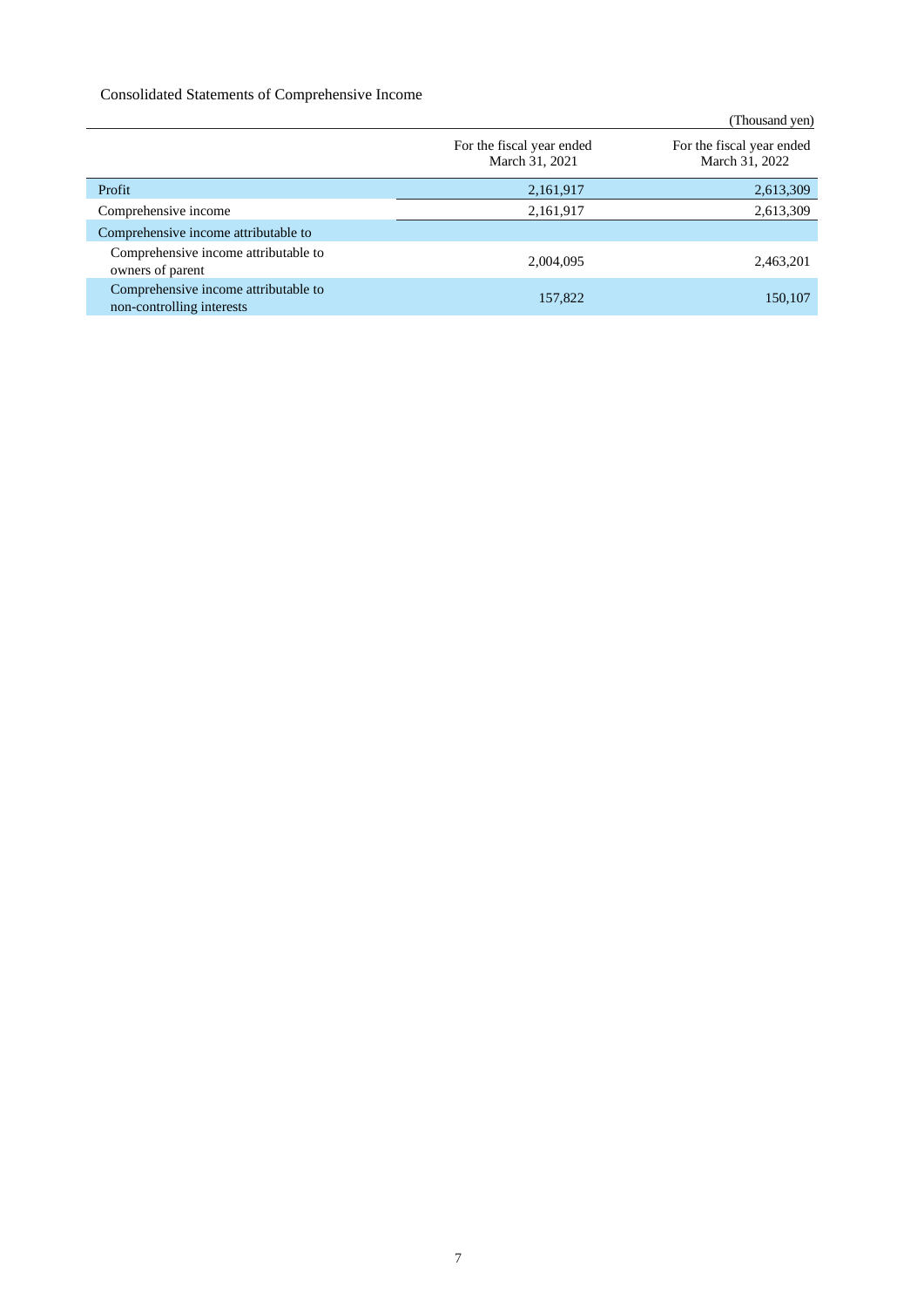## (3) Consolidated Statements of Changes in Equity

For the fiscal year ended March 31, 2021

(Thousand yen)

|                                                            | Shareholders' equity |                 |                   |                 |                               |
|------------------------------------------------------------|----------------------|-----------------|-------------------|-----------------|-------------------------------|
|                                                            | Share capital        | Capital surplus | Retained earnings | Treasury shares | Total shareholders'<br>equity |
| Balance at beginning of<br>period                          | 1,643,135            | 1,053,135       | 8,863,119         | (774)           | 11,558,616                    |
| Changes during period                                      |                      |                 |                   |                 |                               |
| Issuance of new shares                                     | 1,454,517            | 1,454,517       |                   |                 | 2,909,034                     |
| Dividends of surplus                                       |                      |                 | (595,070)         |                 | (595,070)                     |
| Profit attributable to<br>owners of parent                 |                      |                 | 2,004,095         |                 | 2,004,095                     |
| Purchase of treasury<br>shares                             |                      |                 |                   | (49)            | (49)                          |
| Net changes in items<br>other than shareholders'<br>equity |                      |                 |                   |                 |                               |
| Total changes during period                                | 1,454,517            | 1,454,517       | 1,409,024         | (49)            | 4,318,009                     |
| Balance at end of period                                   | 3,097,652            | 2,507,652       | 10,272,144        | (824)           | 15,876,626                    |

|                                                            | Share acquisition rights | Non-controlling<br>interests | Total net assets |
|------------------------------------------------------------|--------------------------|------------------------------|------------------|
| Balance at beginning of<br>period                          | 135,065                  | 1,104,472                    | 12,798,155       |
| Changes during period                                      |                          |                              |                  |
| Issuance of new shares                                     | (3,851)                  |                              | 2,905,182        |
| Dividends of surplus                                       |                          |                              | (595,070)        |
| Profit attributable to<br>owners of parent                 |                          |                              | 2,004,095        |
| Purchase of treasury<br>shares                             |                          |                              | (49)             |
| Net changes in items<br>other than shareholders'<br>equity | 16,782                   | 56,983                       | 73,766           |
| Total changes during period                                | 12,930                   | 56,983                       | 4,387,924        |
| Balance at end of period                                   | 147,996                  | 1,161,456                    | 17,186,079       |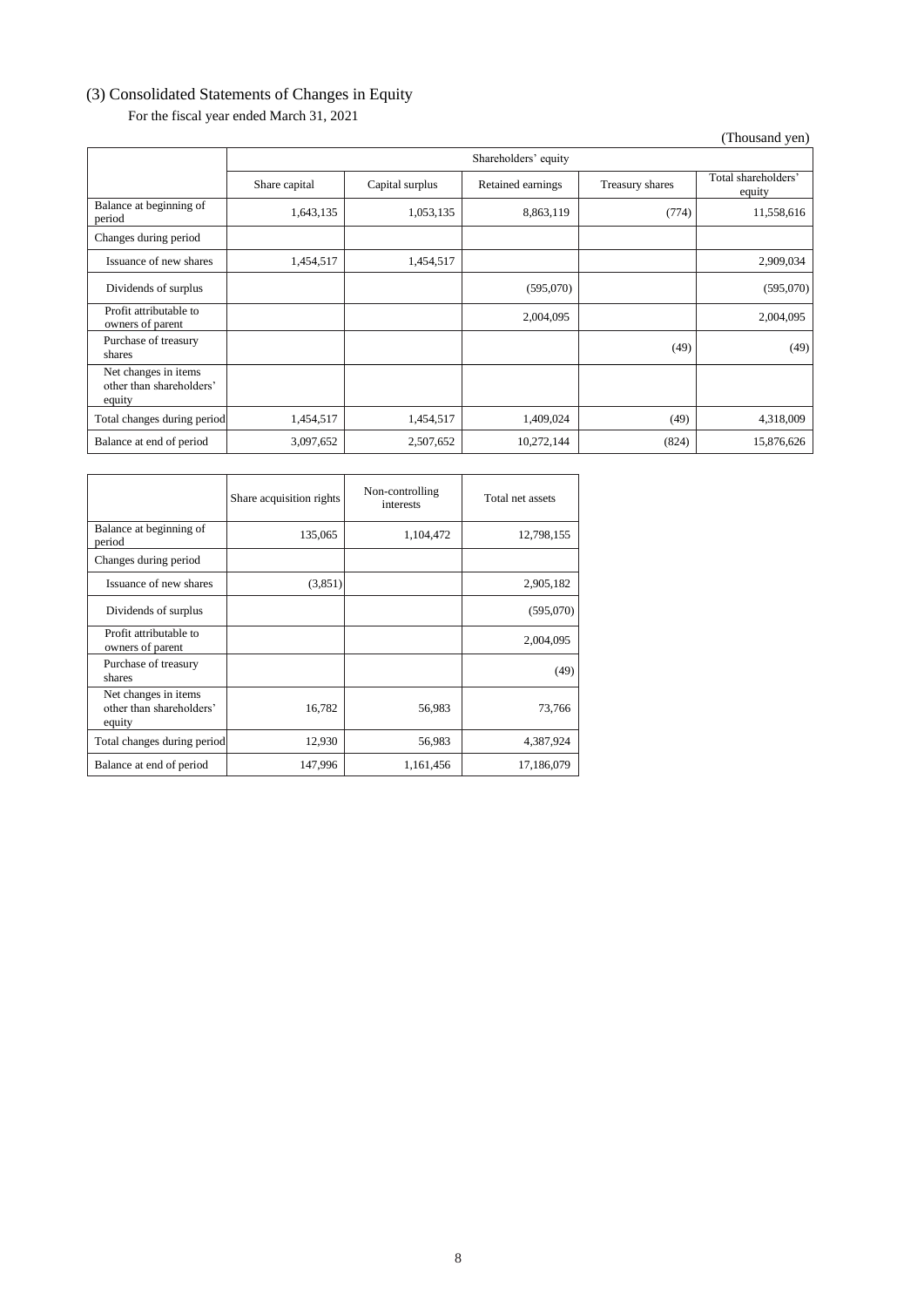## For the fiscal year ended March 31, 2022

(Thousand yen)

|                                                            | Shareholders' equity |                 |                   |                 |                               |
|------------------------------------------------------------|----------------------|-----------------|-------------------|-----------------|-------------------------------|
|                                                            | Share capital        | Capital surplus | Retained earnings | Treasury shares | Total shareholders'<br>equity |
| Balance at beginning of<br>period                          | 3,097,652            | 2,507,652       | 10,272,144        | (824)           | 15,876,626                    |
| Changes during period                                      |                      |                 |                   |                 |                               |
| Issuance of new shares                                     | 412,057              | 412,057         |                   |                 | 824,114                       |
| Dividends of surplus                                       |                      |                 | (1,006,024)       |                 | (1,006,024)                   |
| Profit attributable to<br>owners of parent                 |                      |                 | 2,463,201         |                 | 2,463,201                     |
| Purchase of treasury<br>shares                             |                      |                 |                   | (53)            | (53)                          |
| Net changes in items<br>other than shareholders'<br>equity |                      |                 |                   |                 |                               |
| Total changes during period                                | 412,057              | 412,057         | 1,457,177         | (53)            | 2,281,238                     |
| Balance at end of period                                   | 3,509,710            | 2,919,710       | 11,729,322        | (877)           | 18,157,864                    |

|                                                            | Share acquisition rights | Non-controlling<br>interests | Total net assets |
|------------------------------------------------------------|--------------------------|------------------------------|------------------|
| Balance at beginning of<br>period                          | 147,996                  | 1,161,456                    | 17,186,079       |
| Changes during period                                      |                          |                              |                  |
| Issuance of new shares                                     | (13, 161)                |                              | 810,953          |
| Dividends of surplus                                       |                          |                              | (1,006,024)      |
| Profit attributable to<br>owners of parent                 |                          |                              | 2,463,201        |
| Purchase of treasury<br>shares                             |                          |                              | (53)             |
| Net changes in items<br>other than shareholders'<br>equity | 20,425                   | 242,375                      | 262,801          |
| Total changes during period                                | 7,264                    | 242,375                      | 2,530,878        |
| Balance at end of period                                   | 155,261                  | 1,403,831                    | 19,716,958       |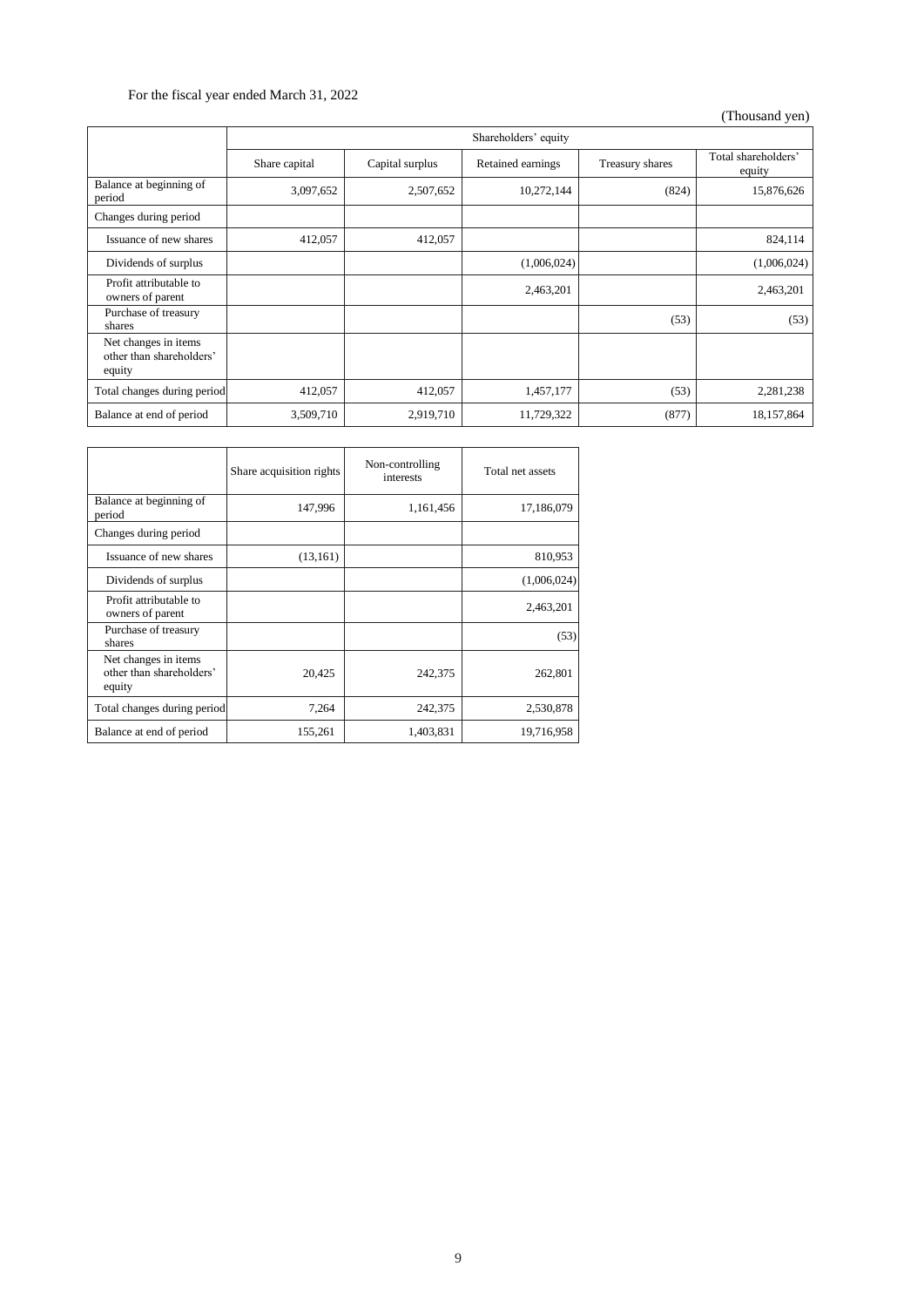## (4) Consolidated Statements of Cash Flows

|                                                                         |                                             | (Thousand yen)                              |
|-------------------------------------------------------------------------|---------------------------------------------|---------------------------------------------|
|                                                                         | For the fiscal year ended<br>March 31, 2021 | For the fiscal year ended<br>March 31, 2022 |
| Cash flows from operating activities                                    |                                             |                                             |
| Profit before income taxes                                              | 3,079,971                                   | 3,749,958                                   |
| Depreciation                                                            | 63,692                                      | 81,664                                      |
| Increase (decrease) in provision for settlement                         | 125,729                                     | 91,145                                      |
| Increase (decrease) in provision for bonuses                            | 25,851                                      | 50,000                                      |
| Interest income                                                         | (17,648)                                    | (13, 452)                                   |
| Share of loss (profit) of entities accounted for using<br>equity method | 571                                         | (14, 422)                                   |
| Share-based payment expenses                                            | 17,142                                      | 4,317                                       |
| Loss on retirement of non-current assets                                | 308                                         | 10,424                                      |
| Loss (gain) on valuation of investment securities                       | 28,512                                      |                                             |
| Decrease (increase) in trade receivables                                | (6,997)                                     | (9, 830)                                    |
| Increase (decrease) in trade payables                                   | 2,042                                       | 1,320                                       |
| Decrease (increase) in prepaid expenses                                 | 358,682                                     | (179, 598)                                  |
| Decrease (increase) in accounts receivable - other                      | 294,852                                     | 32,300                                      |
| Increase (decrease) in deposits received                                | 7,402                                       | 643                                         |
| Increase (decrease) in advances received                                | 605,383                                     | 212,299                                     |
| Other, net                                                              | 55,620                                      | 34,729                                      |
| Subtotal                                                                | 4,641,117                                   | 4,051,497                                   |
| Interest received                                                       | 23,678                                      | 11,916                                      |
| Income taxes refund (paid)                                              | 29,297                                      | (1,400,828)                                 |
| Net cash provided by (used in) operating activities                     | 4,694,093                                   | 2,662,585                                   |
| Cash flows from investing activities                                    |                                             |                                             |
| Net decrease (increase) in time deposits                                |                                             | (488, 143)                                  |
| Purchase of property, plant and equipment                               | (21, 148)                                   | (47, 449)                                   |
| Purchase of intangible assets                                           | (53, 498)                                   | (58, 514)                                   |
| Proceeds from redemption of investment securities                       | 2,600,000                                   |                                             |
| Purchase of investment securities                                       | (2,600,000)                                 | (1,200,000)                                 |
| Purchase of golf club membership                                        |                                             | (20, 650)                                   |
| Payments of leasehold deposits                                          | (6,659)                                     | (9,698)                                     |
| Proceeds from refund of leasehold deposits                              | 1,139                                       | 25                                          |
| Net cash provided by (used in) investing activities                     | (80,167)                                    | (1,824,431)                                 |
| Cash flows from financing activities                                    |                                             |                                             |
| Proceeds from exercise of employee share options                        | 2,905,182                                   | 810,012                                     |
| Purchase of treasury shares                                             | (49)                                        | (53)                                        |
| Proceeds from issuance of share acquisition rights                      |                                             | 16,200                                      |
| Dividends paid                                                          | (594, 703)                                  | (1,005,961)                                 |
| Dividends paid to non-controlling interests                             | (100, 838)                                  | (152, 732)                                  |
| Proceeds from share issuance to non-controlling<br>shareholders         |                                             | 245,000                                     |
| Net cash provided by (used in) financing activities                     | 2,209,591                                   | (87, 535)                                   |
| Net increase (decrease) in cash and cash equivalents                    | 6,823,517                                   | 750,619                                     |
| Cash and cash equivalents at beginning of period                        | 4,820,874                                   | 11,644,392                                  |
| Cash and cash equivalents at end of period                              | $\ast$<br>11,644,392                        | $\ast$<br>12,395,011                        |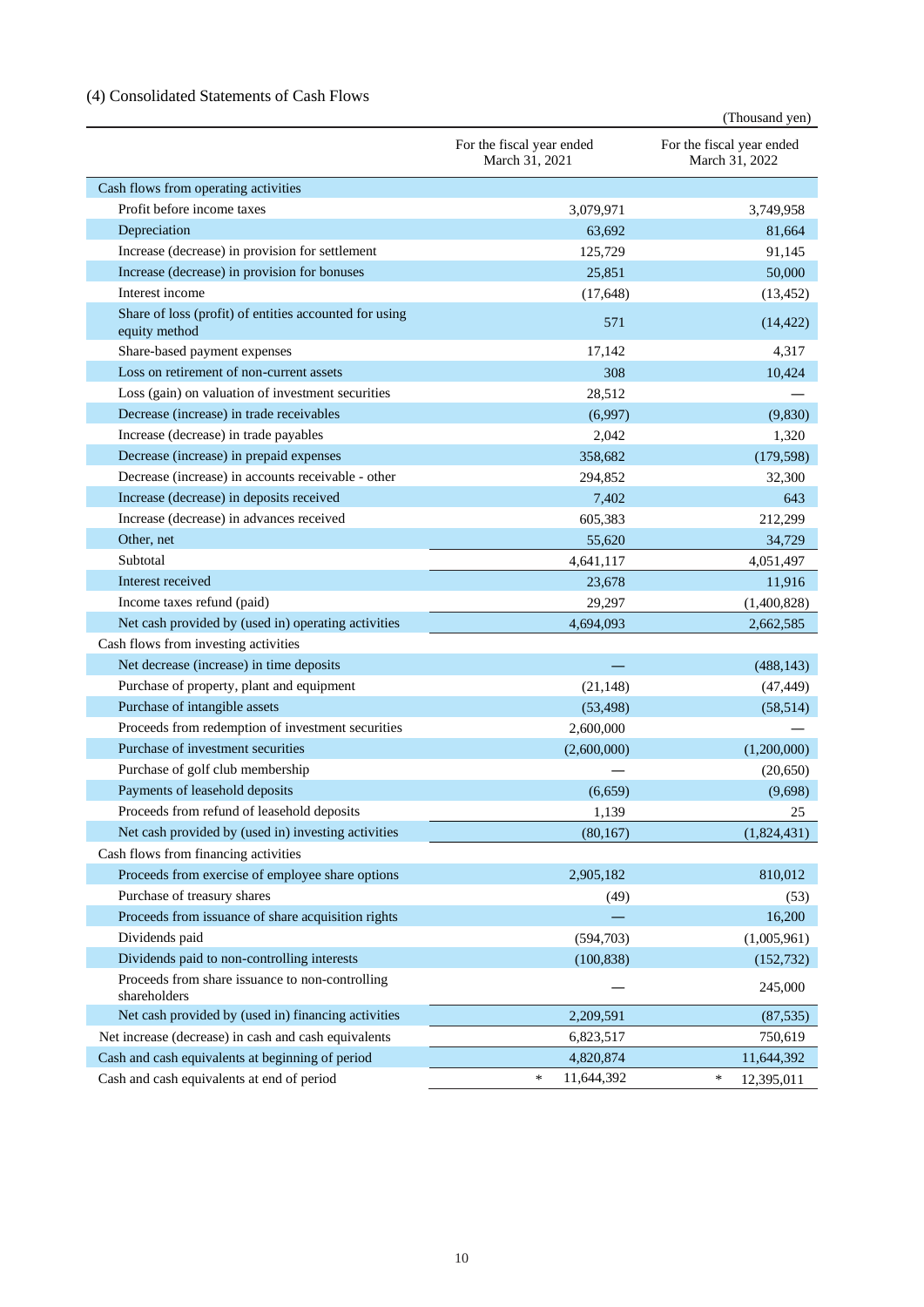(5) Notes to Consolidated Financial Statements

(Notes on Going Concern Assumption)

Not applicable.

(Important Matters Forming the Basis for Preparing Consolidated Financial Statements)

- 1. Scope of consolidation
	- (1) All subsidiaries are consolidated.

Number of consolidated subsidiaries: 11

Names of consolidated subsidiaries: eGuarantee Solution, Inc. RG Guarantee, Inc. eG Payment, Inc. eGuarantee Investment, Inc. Credit Link Fund I Credit Investment I Credit Guarantee I Credit Guarantee II Credit Guarantee IV Credit Guarantee V Credit Guarantee VI

(2) Names, etc. of non-consolidated subsidiaries:

Not applicable.

(3) Changes in scope of consolidation:

Credit Guarantee VI was included in the scope of consolidation from the fiscal year under review. This is because Credit Guarantee VI was newly established in the fiscal year under review.

#### 2. Scope of equity method

(1) Number of associates that have been accounted for using equity method: 1 Name of associate:

Credit Guarantee III

- (2) Names, etc. of non-consolidated subsidiaries and associates that are not accounted for using equity method: Not applicable.
- (3) Changes in scope of equity method: Not applicable.

#### 3. Fiscal year-ends of consolidated subsidiaries

Fiscal year-ends of consolidated subsidiaries Credit Link Fund I, Credit Investment I, Credit Guarantee V, eGuarantee Solution, Inc., RG Guarantee, Inc., eG Payment, Inc., and eGuarantee Investment, Inc. are the same as the consolidated fiscal year-end.

Fiscal year-ends of consolidated subsidiaries Credit Guarantee I, Credit Guarantee II, Credit Guarantee IV, and Credit Guarantee VI are the end of September, the end of February, the end of January, and the end of December respectively. Consolidated financial statements are prepared using provisional financial results as of the consolidated fiscal year-end.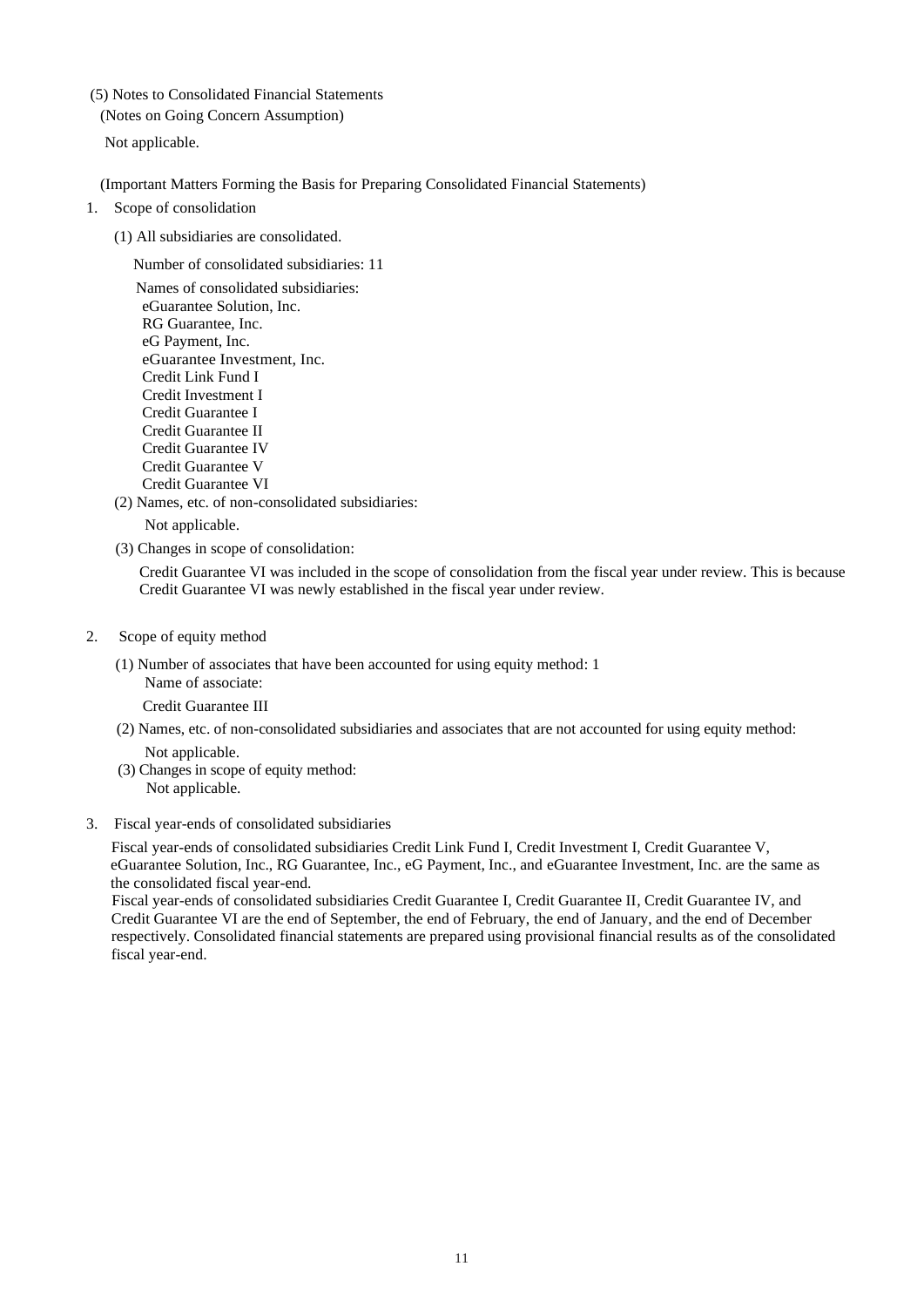#### 4. Accounting policies

(1) Valuation standards and methods for important assets

(a) Securities

Bonds held to maturity

Measured by the amortized cost method (straight-line method).

(b) Investments in other securities of subsidiaries and associates

Investments in silent partnerships

The amount of profit or loss of silent partnerships corresponding to equity interest is recorded as non-operating income or expenses and the same amount is adjusted in investments in silent partnerships.

- (c) Derivatives
- Credit default swaps
	- Without market prices: Processed in a similar method as loan guarantees.
- (2) Depreciation method of important depreciable assets
	- 1) Property, plant and equipment

Measured using the straight-line method or the declining-balance method.

Useful lives are as follows:

| <b>Buildings</b>                            | 8 to 47 years |
|---------------------------------------------|---------------|
| Vehicles                                    | 4 years       |
| Tools, furniture and fixtures 3 to 17 years |               |

2) Intangible assets

Measured by the straight-line method.

Software for internal use is measured based on its internal useful life (5 years).

#### (3) Recording standards for important provisions

1) Provision for settlement

Recorded at the expected amount of payments required for the performance of guarantee liabilities that are not covered by insurance or guarantee by financial institutions, etc. to prepare for the performance of guarantee liabilities.

2) Provision for bonuses

Recorded at the expected amount to be paid in the fiscal year under review to prepare for bonus payments to employees.

(4) Standards for recognition of revenues and expenses;

The Group's business consists of a single segment of the "credit guarantee business" only. The main content of the performance obligations in the credit guarantee business is the act of guaranteeing receivables over the guarantee contract period, and since the performance obligations are satisfied during the guarantee contract period, revenue is recognized evenly in the contract period.

(5) Scope of cash in the consolidated statements of cash flows

Comprises cash on hand, demand deposits and short-term investments maturing within three months from the date of acquisition that are easily cashed with minimal risk of fluctuation in value.

(6) Other important matters forming the basis for preparing consolidated financial statements

Accounting treatment for asset-related non-deductible consumption taxes, etc.

Asset-related non-deductible consumption taxes and local consumption taxes are recorded as expenses in the fiscal year under review.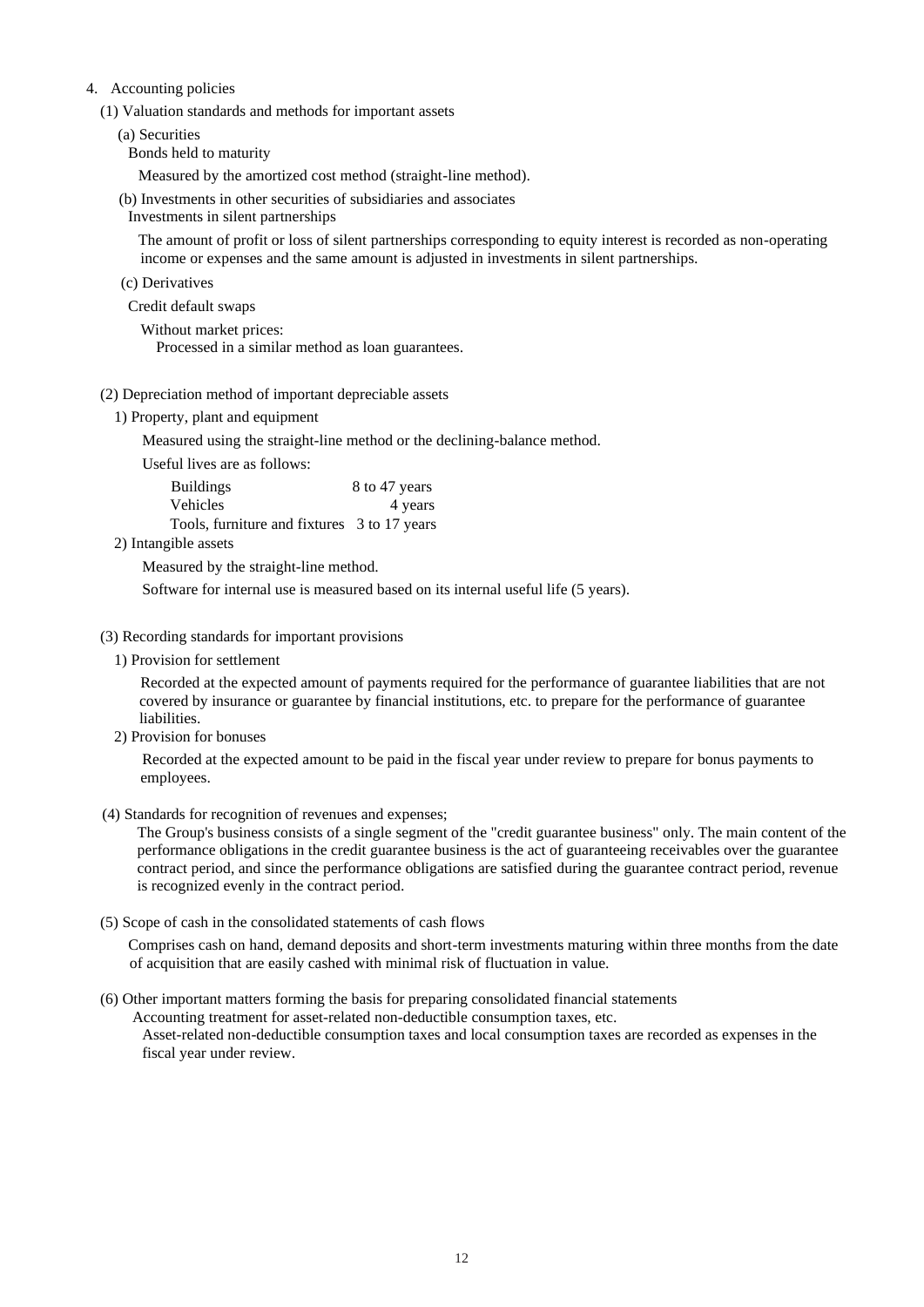#### (Changes in Accounting Policies)

#### (Application of the Accounting Standard for Revenue Recognition, Etc.)

The Company has applied the "Accounting Standard for Revenue Recognition" (ASBJ Statement No. 29, March 31, 2020; hereinafter "Revenue Recognition Standard") and other standards from the beginning of the fiscal year under review. The Company recognizes revenue when control of a promised good or service is transferred to a customer in an amount that reflects the consideration to which the Company expects to be entitled in exchange for those goods and services.

The Company applies the Revenue Recognition Standard, etc. in accordance with the transitional treatment provided for in the proviso to Paragraph 84 of the Revenue Recognition Standard. The cumulative impact of retrospectively applying the new accounting policies to prior periods is adjusted to retained earnings at the beginning of the fiscal year under review, with the new accounting policies applied from the beginning balance.

This change does not affect the profit or loss for the fiscal year under review or the balance of retained earnings at the beginning of the period.

#### (Application of the Accounting Standard for Fair Value Measurement, Etc.)

The Company has applied the "Accounting Standard for Fair Value Measurement" (ASBJ Statement No. 30, July 4, 2019; hereinafter "Fair Value Measurement Standard") and other standards from the beginning of the fiscal year under review, and will prospectively apply the new accounting policies stipulated by the Fair Value Measurement Standard, etc. in accordance with the transitional treatment provided in Paragraph 19 of the Fair Value Measurement Standard and Paragraph 44-2 of the "Accounting Standard for Financial Instruments" (ASBJ Statement No. 10, July 4, 2019). This does not affect the consolidated financial statements.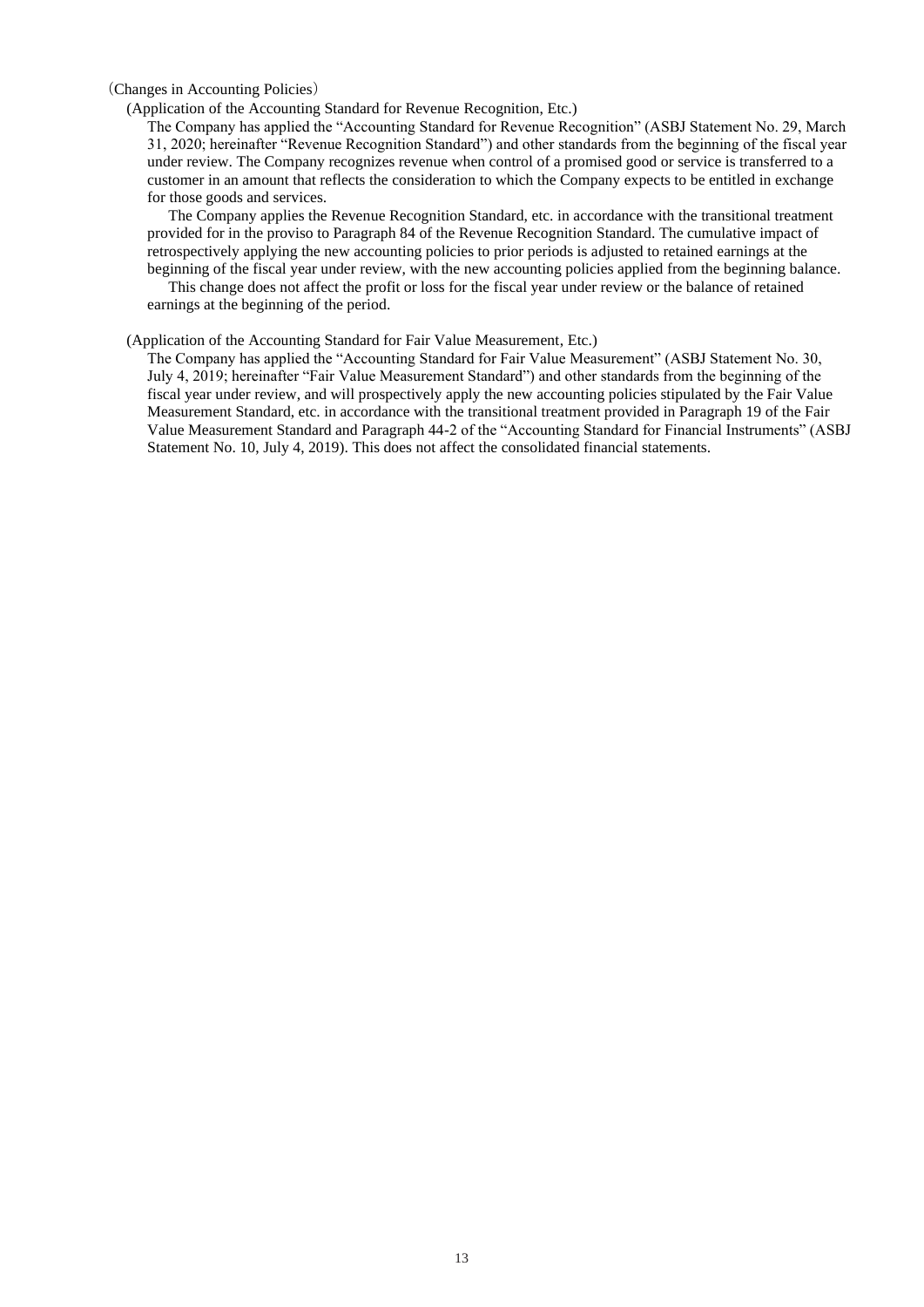(Notes on Consolidated Balance Sheets)

## \*1 Prepaid expenses

These are the amounts prepaid by the Company mainly pertaining to guarantee fees (guarantee commissions) paid to risk transferees and referral fees (commission expenses) paid to agents.

\*2 Investments in associates are as follows:

|                                                                   | As of March 31, 2021 | As of March 31, 2022 |
|-------------------------------------------------------------------|----------------------|----------------------|
| Investments in other securities of<br>subsidiaries and associates | 115,649 thousand yen | 130,071 thousand yen |

#### \*3 Advances received

These are amounts equivalent to advance payments pertaining to guarantee fees received by the Company from the contractors of the guarantee agreement.

#### 4. Contingent liabilities

l.

|                                                                       | Thousand ven)                                                         |
|-----------------------------------------------------------------------|-----------------------------------------------------------------------|
| As of March 31, 2021                                                  | As of March 31, 2022                                                  |
| Guarantee liabilities for guarantee services                          | Guarantee liabilities for guarantee services                          |
| 482,232,406                                                           | 582,259,140                                                           |
| against sales credit                                                  | against sales credit                                                  |
| The Company underwrites sales credit guarantees for contractors       | The Company underwrites sales credit guarantees for contractors       |
| of the guarantee agreement as part of its sales activities. Guarantee | of the guarantee agreement as part of its sales activities. Guarantee |
| liabilities for the abovementioned guarantee services are stated at   | liabilities for the abovementioned guarantee services are stated at   |
| the maximum amount guaranteed by the Company.                         | the maximum amount guaranteed by the Company.                         |
| Of these guarantee liabilities, 408,929,703 thousand yen is covered   | Of these guarantee liabilities, 485,317,981 thousand yen is covered   |
| by insurance or guarantees provided by financial institutions, etc.   | by insurance or guarantees provided by financial institutions, etc.   |

(Notes on Consolidated Statements of Income)

\* Major items and amounts of selling, general and administrative expenses are as follows:

| ت ب                                 |                                             | (Thousand yen)                              |
|-------------------------------------|---------------------------------------------|---------------------------------------------|
|                                     | For the fiscal year ended March 31,<br>2021 | For the fiscal year ended March 31,<br>2022 |
| Salaries and allowances             | 746,231                                     | 773,485                                     |
| Provision for bonuses               | 150,000                                     | 200,000                                     |
| Rent expenses on land and buildings | 230,320                                     | 235,029                                     |
| Taxes and dues                      | 237,843                                     | 260,373                                     |

(Notes on Consolidated Statements of Comprehensive Income)

Not applicable.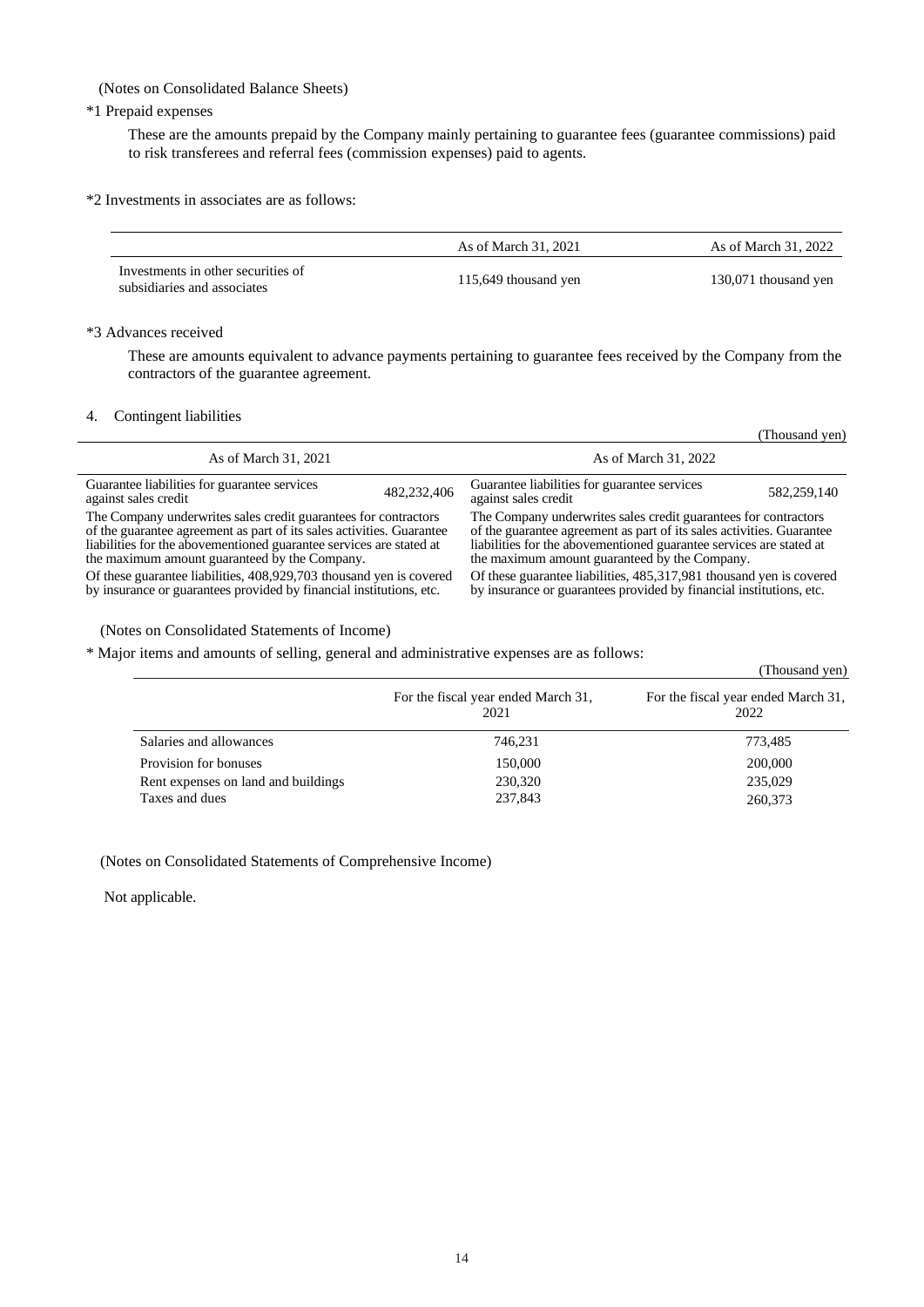(Notes on Consolidated Statements of Changes in Equity) For the fiscal year ended March 31, 2021

1. Shares issued and outstanding and treasury shares

|                               |                     |           |          | (Shares)      |
|-------------------------------|---------------------|-----------|----------|---------------|
| Class of shares               | Beginning of period | Increase  | Decrease | End of period |
| Shares issued and outstanding |                     |           |          |               |
| Common shares<br>(Note 1)     | 42,506,400          | 3,223,400 |          | 45,729,800    |
| Total                         | 42,506,400          | 3,223,400 |          | 45,729,800    |
| Treasury shares               |                     |           |          |               |
| Common shares<br>(Note 2)     | 1,385               | 29        |          | 1,414         |
| Total                         | 1,385               | 29        |          | 1,414         |

(Note) 1. The increase in shares issued and outstanding of 3,223,400 shares is due to the exercise of stock options. 2. The increase in common shares under treasury shares of 29 shares is due to purchase of odd-lot shares.

#### 2. Share acquisition rights

| Breakdown of share<br>Company |                                              | Class of shares<br>underlying the |          | Number of shares underlying the share | acquisition rights (Shares) |                            | Balance at<br>end of |
|-------------------------------|----------------------------------------------|-----------------------------------|----------|---------------------------------------|-----------------------------|----------------------------|----------------------|
| acquisition rights<br>name    | share<br>acquisition<br>rights               | Beginning<br>of period            | Increase | Decrease                              | End of<br>period            | period<br>Thousand<br>yen) |                      |
| The Company                   | Share acquisition<br>rights as stock options |                                   |          |                                       |                             |                            | 147.996              |
|                               | Total                                        |                                   |          |                                       |                             |                            | 147,996              |

## 3. Dividends

#### (1) Dividend payments

| <b>Resolution</b>                                                 | Class of         | Total dividend amount | Dividend per | Record            | Effective        |
|-------------------------------------------------------------------|------------------|-----------------------|--------------|-------------------|------------------|
|                                                                   | shares           | (Thousand yen)        | share (Yen)  | date              | date             |
| Ordinary General Meeting of<br>Shareholders held on June 26, 2020 | Common<br>shares | 595,070               | 14.00        | March 31.<br>2020 | June 29.<br>2020 |

(2) Dividends with the record date falling in the fiscal year but the effective date falling in the following fiscal year

| Resolution                                                           | Class of         | Dividend             | Total dividend amount | Dividend per | Record            | Effective        |
|----------------------------------------------------------------------|------------------|----------------------|-----------------------|--------------|-------------------|------------------|
|                                                                      | shares           | source               | (Thousand yen)        | share (Yen)  | date              | date             |
| Ordinary General Meeting of<br>Shareholders held on June 28,<br>2021 | Common<br>shares | Retained<br>earnings | 1.006.024             | 22.00        | March 31.<br>2021 | June 29.<br>2021 |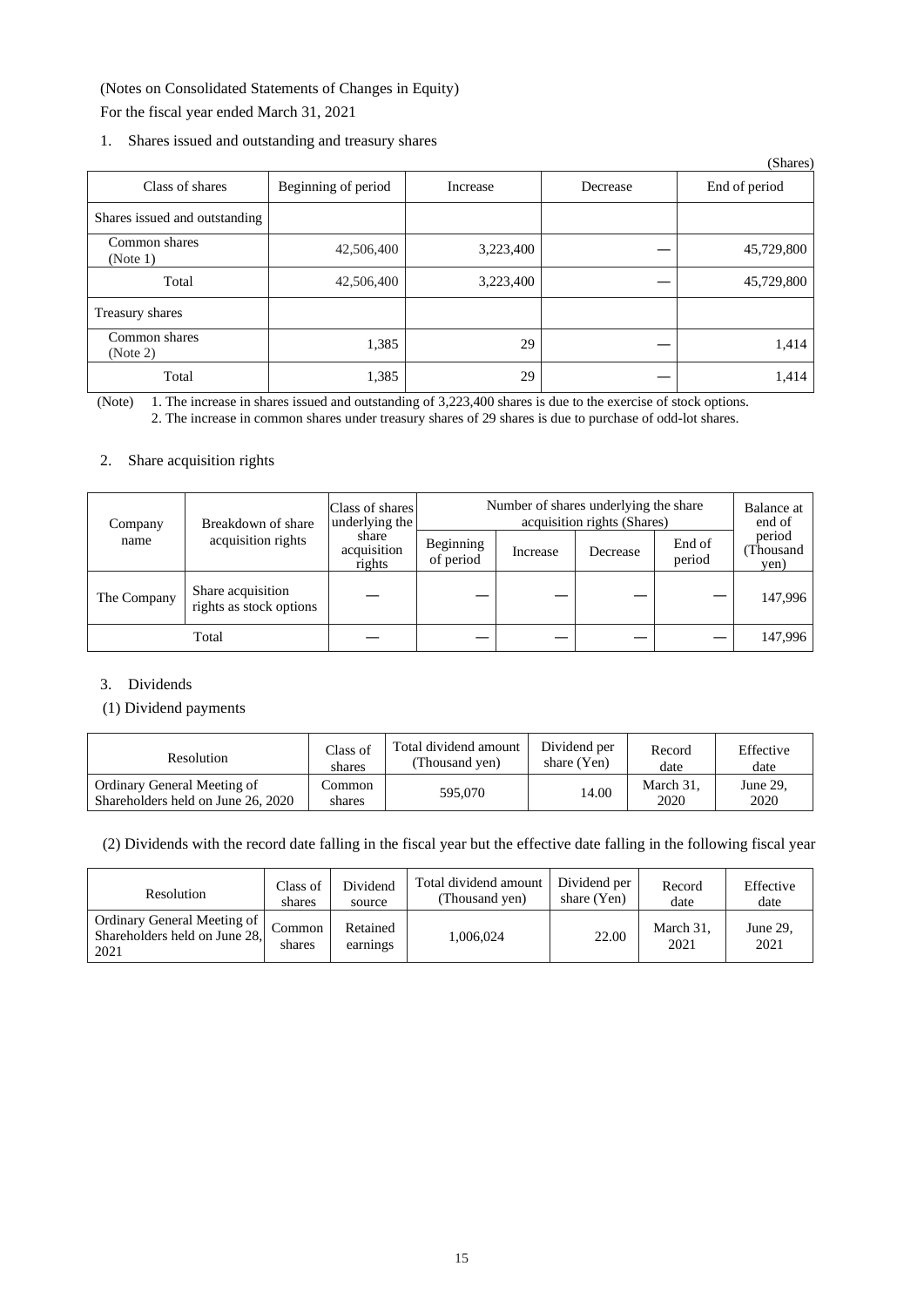#### For the fiscal year ended March 31, 2022

## 1. Shares issued and outstanding and treasury shares

|                               |                     |           |          | (Shares)      |
|-------------------------------|---------------------|-----------|----------|---------------|
| Class of shares               | Beginning of period | Increase  | Decrease | End of period |
| Shares issued and outstanding |                     |           |          |               |
| Common shares<br>(Note 1)     | 45,729,800          | 1,115,600 |          | 46,845,400    |
| Total                         | 45,729,800          | 1,115,600 |          | 46,845,400    |
| Treasury shares               |                     |           |          |               |
| Common shares<br>(Note 2)     | 1,414               | 20        |          | 1,434         |
| Total                         | 1,414               | 20        |          | 1,434         |

(Notes) 1. The increase in shares issued and outstanding of 1,115,600 shares is due to the exercise of 1,115,200 shares of stock options and the issuance of 400 shares of new stock as restricted share-based payment.

2. The increase in common shares under treasury shares of 20 shares is due to purchase of odd-lot shares.

#### 2. Share acquisition rights

| Breakdown of share<br>Company |                                              | Class of shares<br>underlying the | Number of shares underlying the share<br>acquisition rights (Shares) |          |                  |                            | Balance at<br>end of |
|-------------------------------|----------------------------------------------|-----------------------------------|----------------------------------------------------------------------|----------|------------------|----------------------------|----------------------|
| acquisition rights<br>name    | share<br>acquisition<br>rights               | Beginning<br>of period            | Increase                                                             | Decrease | End of<br>period | period<br>Thousand<br>yen) |                      |
| The Company                   | Share acquisition<br>rights as stock options |                                   |                                                                      |          |                  |                            | 155,261              |
|                               | Total                                        |                                   |                                                                      |          |                  |                            | 155,261              |

## 3. Dividends

#### (1) Dividend payments

| Resolution                                                        | Class of         | Total dividend amount | Dividend per | Record            | Effective        |
|-------------------------------------------------------------------|------------------|-----------------------|--------------|-------------------|------------------|
|                                                                   | shares           | (Thousand yen)        | share (Yen)  | date              | date             |
| Ordinary General Meeting of<br>Shareholders held on June 28, 2021 | Common<br>shares | .006.024              | 22.00        | March 31,<br>2021 | June 29.<br>2021 |

(2) Dividends with the record date falling in the fiscal year but the effective date falling in the following fiscal year

| Resolution                                                             | Class of         | Dividend             | Total dividend amount | Dividend per | Record            | Effective        |
|------------------------------------------------------------------------|------------------|----------------------|-----------------------|--------------|-------------------|------------------|
|                                                                        | shares           | source               | (Thousand yen)        | share (Yen)  | date              | date             |
| Ordinary General Meeting of  <br>Shareholders held on June 28,<br>2022 | Common<br>shares | Retained<br>earnings | 1,217,943             | 26.00        | March 31.<br>2022 | June 29.<br>2022 |

(Notes on Consolidated Statements of Cash Flows)

\* Relation between balance of cash and cash equivalents at the end of the period and account items on the consolidated balance sheets

|                                                  |                                          | (Thousand yen)                           |
|--------------------------------------------------|------------------------------------------|------------------------------------------|
|                                                  | For the fiscal year ended March 31, 2021 | For the fiscal year ended March 31, 2022 |
| Cash and deposits                                | 16,056,248                               | 17,295,011                               |
| Time deposits deposited for over<br>three months | (4,411,856)                              | (4,900,000)                              |
| Cash and cash equivalents                        | 11,644,392                               | 12,395,011                               |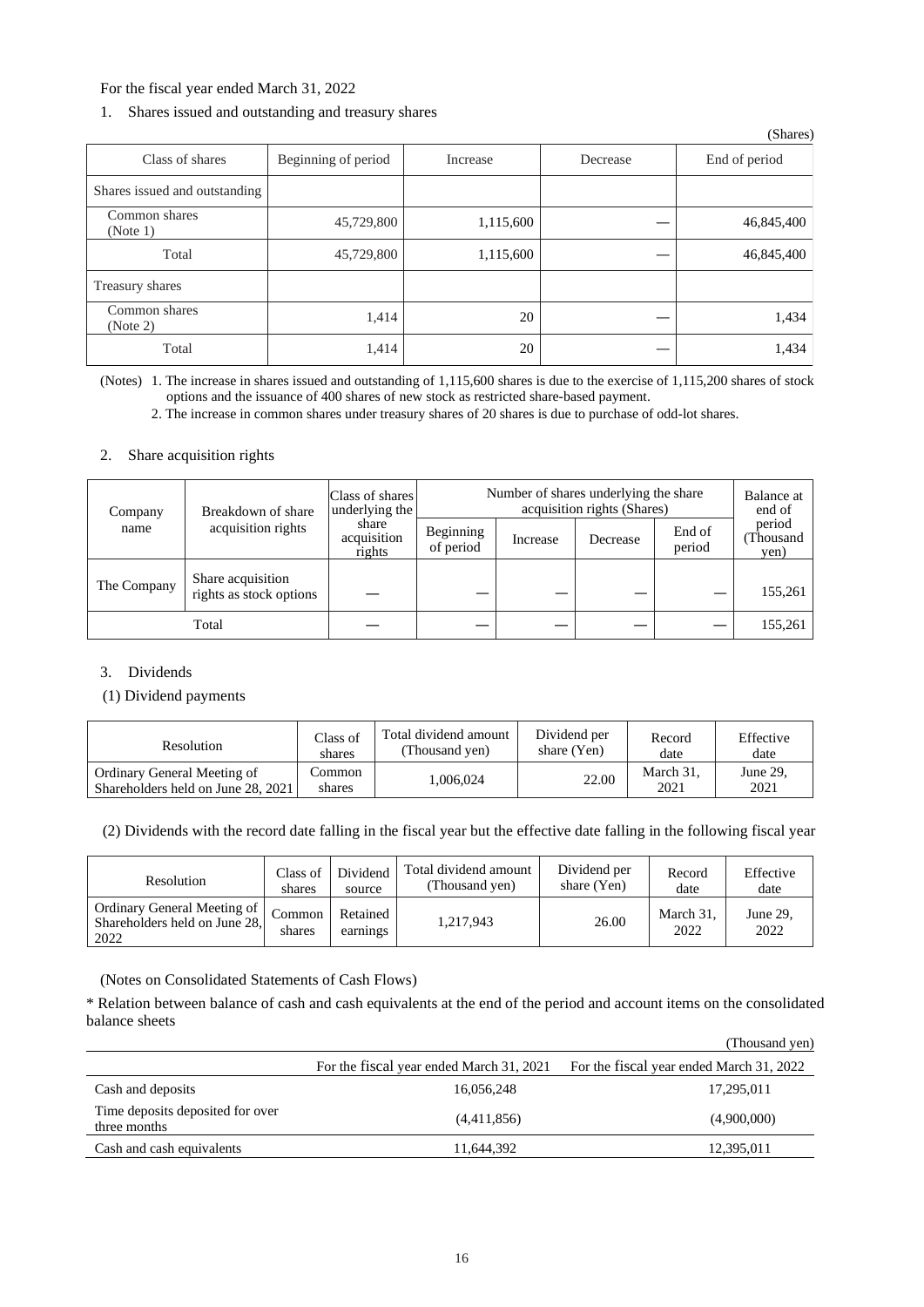(Segment Information, Etc.)

(Segment information)

1. Overview of reportable segments

I For the fiscal year ended March 31, 2021

This information is omitted as the Group has only one reportable segment of the credit guarantee business.

II For the fiscal year ended March 31, 2022

This information is omitted as the Group has only one reportable segment of the credit guarantee business.

2. Calculation method of net sales, profit or loss, assets, liabilities and other account items

For the fiscal year ended March 31, 2021

1. Information per product and service

This information is omitted as net sales to external customers under a single product/service category accounts for over 90% of net sales on the consolidated statements of income.

- 2. Information per geographic area
	- (1) Net sales Not applicable, as there are no sales to external customers outside Japan.
	- (2) Property, plant and equipment

Not applicable, as there are no property, plant and equipment located outside Japan.

3. Information per major customer

This information is omitted as there are no sales to specific customers accounting for 10% or more of net sales on the consolidated statements of income among sales to external customers.

For the fiscal year ended March 31, 2022

1. Information per product and service

This information is omitted as net sales to external customers under a single product/service category accounts for over 90% of net sales on the consolidated statements of income.

- 2. Information per geographic area
	- (1) Net sales

Not applicable, as there are no sales to external customers outside Japan.

(2) Property, plant and equipment

Not applicable, as there are no property, plant and equipment located outside Japan.

3. Information per major customer

This information is omitted as there are no sales to specific customers accounting for 10% or more of net sales on the consolidated statements of income among sales to external customers.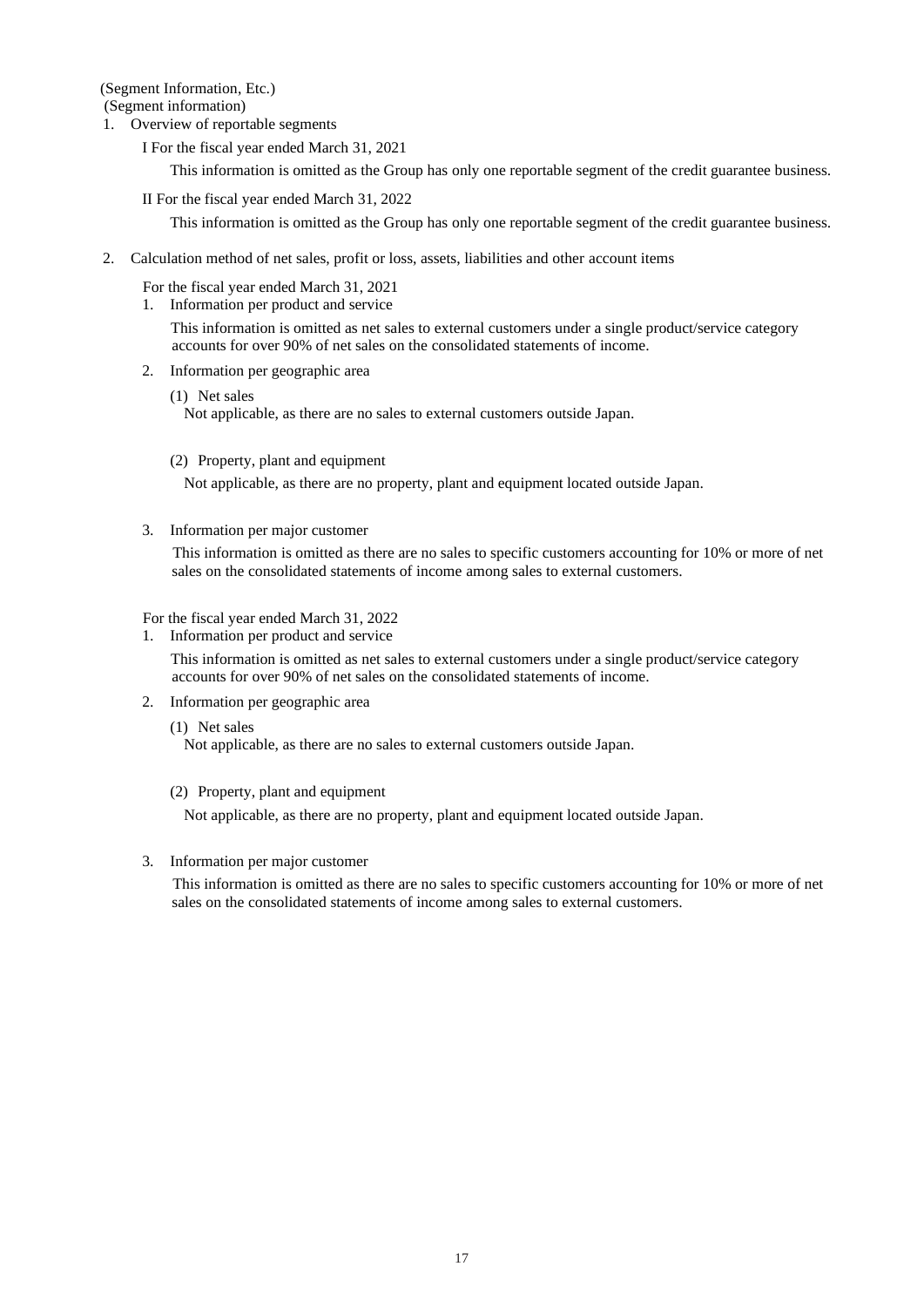3. Amount of net sales, profit or loss, assets, liabilities and other account items per reportable segment [Impairment losses on non-current assets per reportable segment]

For the fiscal year ended March 31, 2021 Not applicable.

For the fiscal year ended March 31, 2022 Not applicable.

[Amount of amortization of goodwill and unamortized balance per reportable segment]

For the fiscal year ended March 31, 2021 Not applicable.

For the fiscal year ended March 31, 2022 Not applicable.

[Gain on bargain purchase per reportable segment]

For the fiscal year ended March 31, 2021 Not applicable.

For the fiscal year ended March 31, 2022 Not applicable.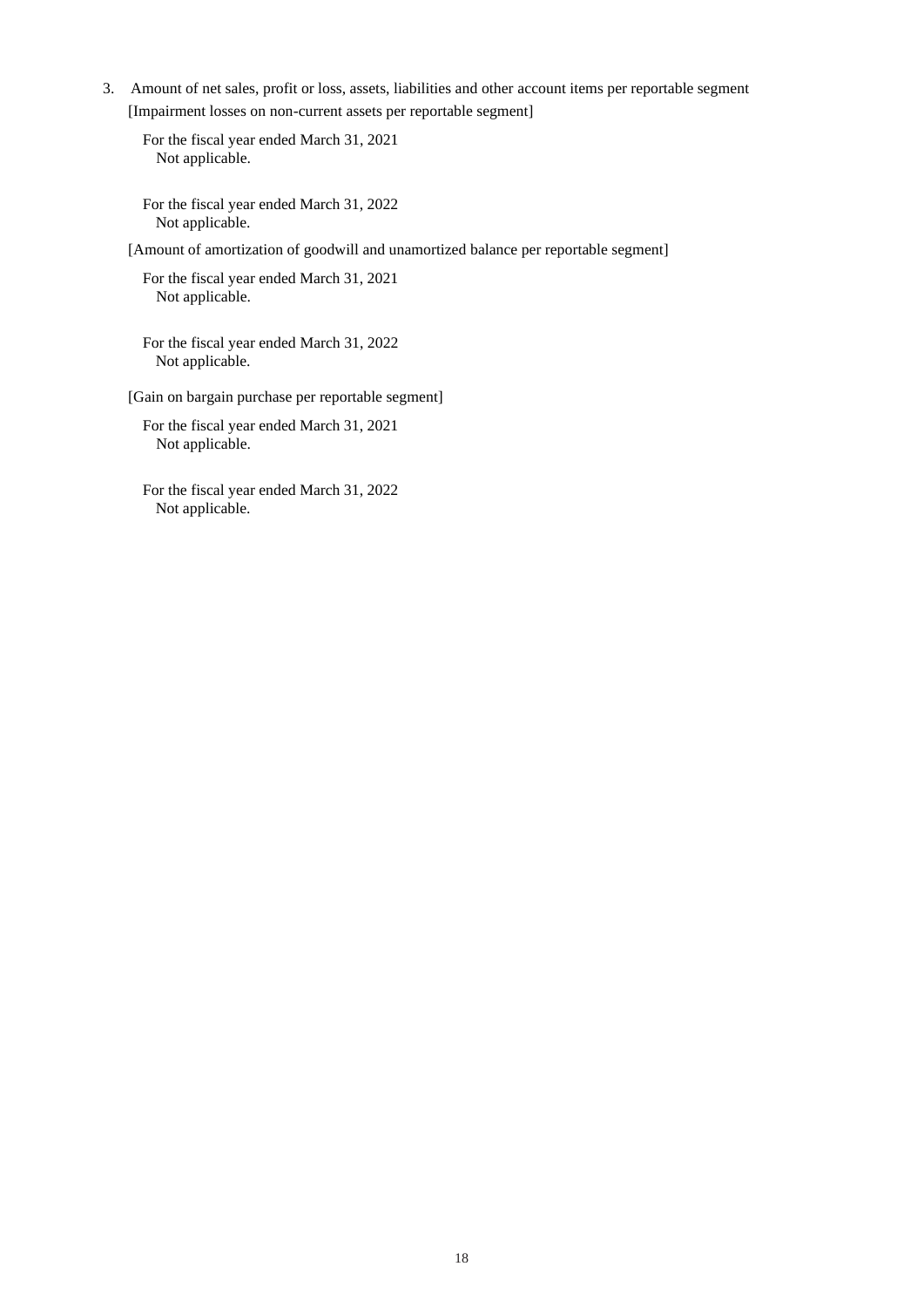## (Per Share Information)

|                            |        | For the fiscal year ended March 31, 2021   For the fiscal year ended March 31, 2022 |
|----------------------------|--------|-------------------------------------------------------------------------------------|
| Net assets per share       | 347.19 | 387.62                                                                              |
| Basic earnings per share   | 45.12  | 52.92                                                                               |
| Diluted earnings per share | 42.51  | 51.32                                                                               |

(Note) 1. The bases for calculating basic earnings per share and diluted earnings per share are as follows:

|                                                                                                                               | For the fiscal year ended<br>March 31, 2021 | For the fiscal year ended<br>March 31, 2022 |
|-------------------------------------------------------------------------------------------------------------------------------|---------------------------------------------|---------------------------------------------|
| Basic earnings per share                                                                                                      |                                             |                                             |
| Profit attributable to owners of parent (Thousand yen)                                                                        | 2,004,095                                   | 2,463,201                                   |
| Amount not attributable to common shareholders (Thousand<br>yen)                                                              |                                             |                                             |
| Profit attributable to owners of parent related to common<br>shares (Thousand yen)                                            | 2,004,095                                   | 2,463,201                                   |
| Average number of common shares during the period<br>(Shares)                                                                 | 44,415,315                                  | 46,543,029                                  |
|                                                                                                                               |                                             |                                             |
| Diluted earnings per share                                                                                                    |                                             |                                             |
| Adjustment of profit attributable to owners of parent<br>(Thousand yen)                                                       |                                             |                                             |
| Increase in common shares (Shares)                                                                                            | 2,729,595                                   | 1,458,041                                   |
| [Of which, share acquisition rights (Shares)]                                                                                 | [2,729,595]                                 | [1,458,041]                                 |
| Overview of potential shares not included in the calculation of<br>diluted earnings per share as they have no dilutive effect |                                             |                                             |

(Yen)